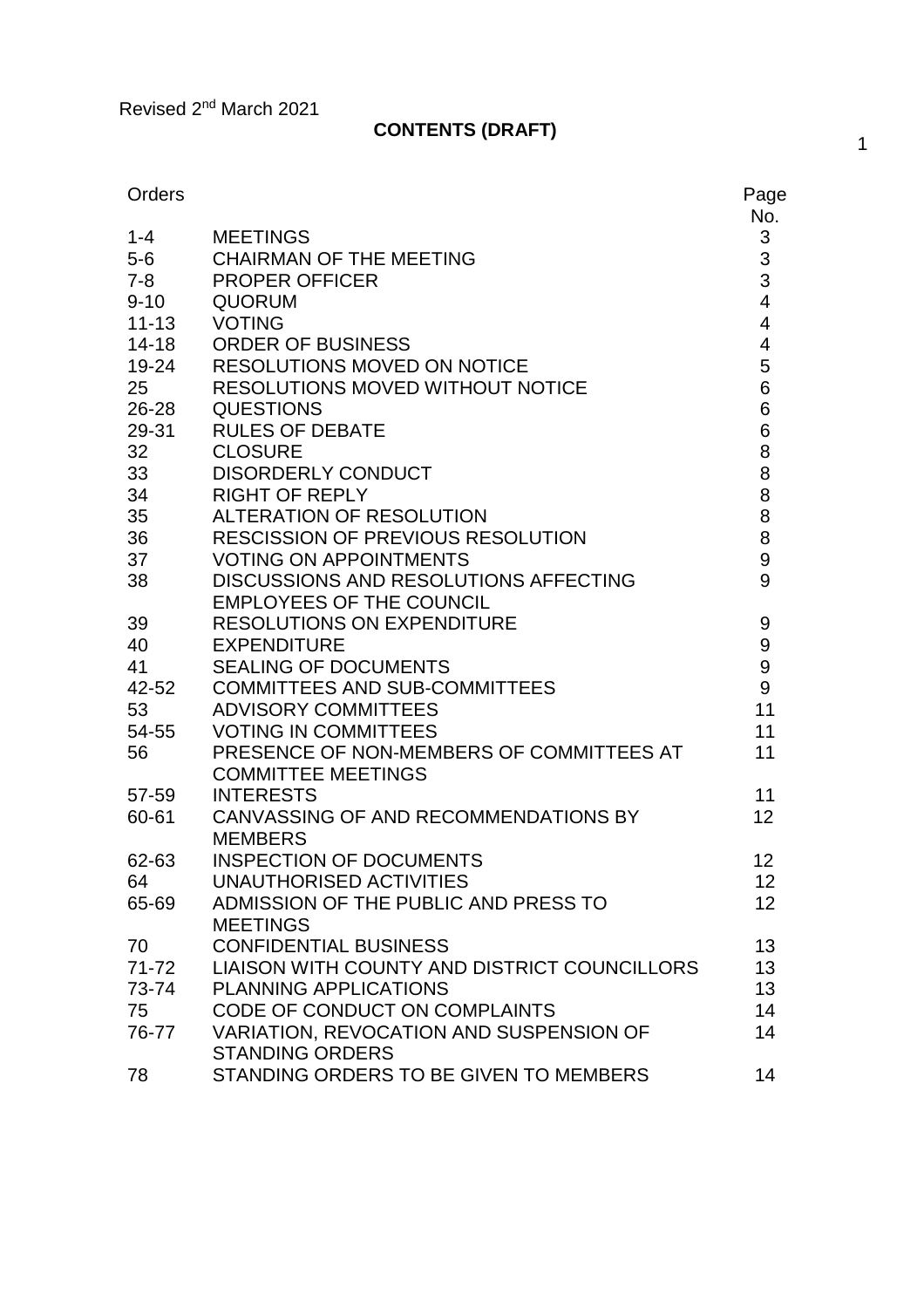## **FINANCIAL REGULATIONS (DRAFT)**

| Orders          |                                                | Page |
|-----------------|------------------------------------------------|------|
|                 |                                                | No.  |
| 1               | General                                        | 15   |
| 2               | <b>Annual Estimates</b>                        | 15   |
| 3               | <b>Budgetary Control</b>                       | 15   |
| 4               | <b>Accounting and Audit</b>                    | 16   |
| 5               | <b>Banking Arrangements and Cheques</b>        | 16   |
| 6               | <b>Payment of Accounts</b>                     | 17   |
| 7               | <b>Payment of Salaries and Wages</b>           | 17   |
| 8               | Loans and Investments                          | 17   |
| 9               | Income                                         | 17   |
| 10              | Orders for Work, Goods and Services            | 18   |
| 11              | Contracts                                      | 18   |
| 12 <sub>2</sub> | Payments Under Contracts for Building or Other | 19   |
|                 | <b>Construction Works</b>                      |      |
| 13              | <b>Stores and Equipment</b>                    | 19   |
| 14              | <b>Properties and Estates</b>                  | 20   |
| 15              | Insurance                                      | 20   |
| 16              | <b>Charities</b>                               | 20   |
| 17              | <b>Risk Management</b>                         | 20   |
| 18              | <b>Revision of Financial Regulations</b>       | 20   |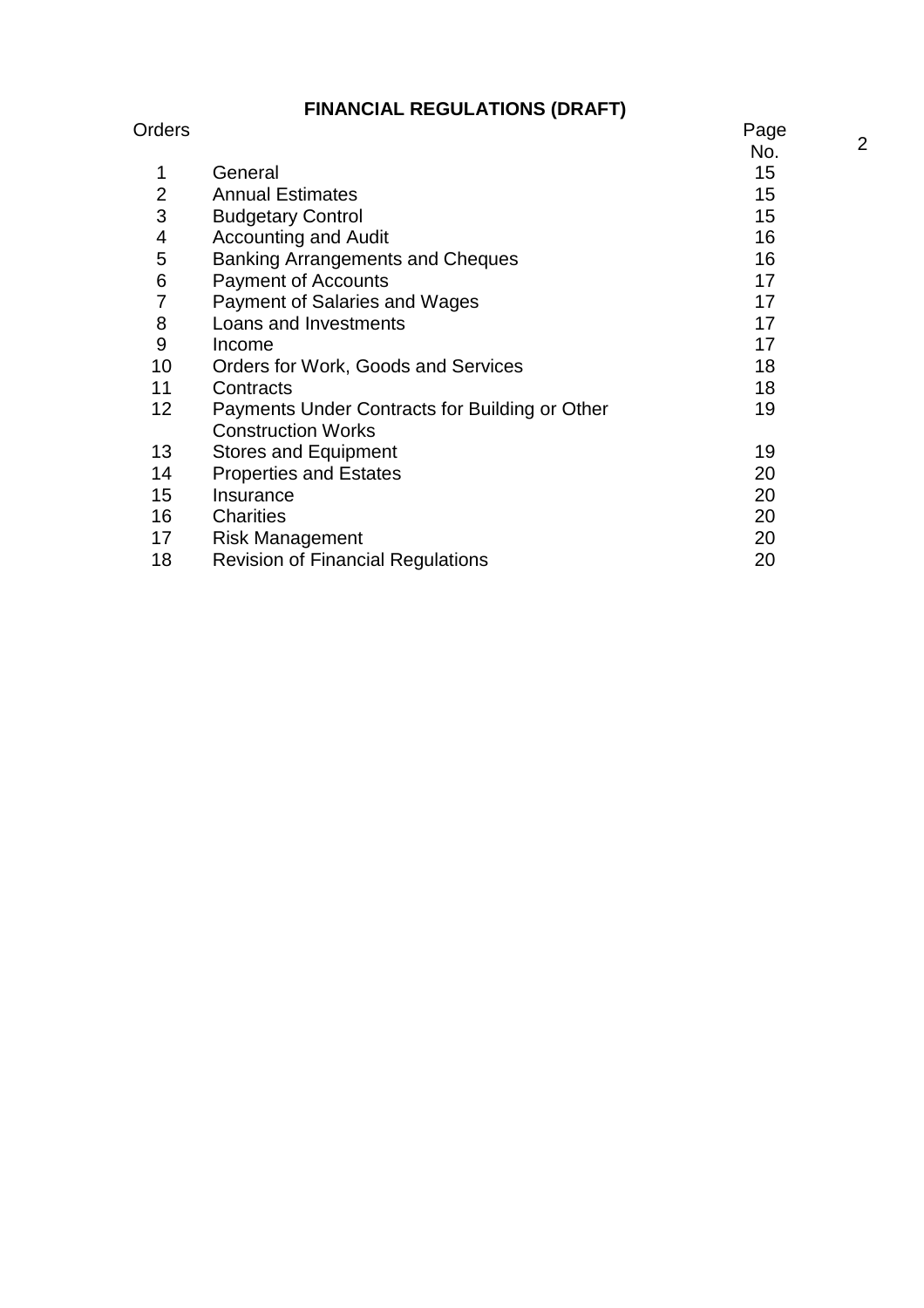# **HORSPATH PARISH COUNCIL**

## **STANDING ORDERS**

These Standing Orders including the Financial Regulations were formally adopted by resolution of the Council on 4<sup>th</sup> January 2004.

## **MEETINGS**

1 Meetings of the Parish Council shall be held at Horspath Village Hall at 8.00pm unless the Council otherwise decide at a previous meeting.

2 The Council shall limit its meetings to two hours excluding, the Public Forum. Unfinished business shall be deferred to the next meeting or, if urgent, to an extraordinary meeting.

**3 The Statutory Annual Meeting (a) in a year which is not an election year shall be held on the second Tuesday in May and (b) in an election year shall be held on the next Tuesday following the elections to the Council.**

**4 The three other statutory meetings shall be held on the first Tuesday in the months of September and November and the second Tuesday in January.**

## **CHAIRMAN OF THE MEETING**

**5 The person presiding at a meeting may exercise all the powers and duties of the Chairman in relation to the conduct of the meeting.**

6 No Chairman of the Council may be re-elected as Chairman for more than three consecutive years.

## **PROPER OFFICER**

7 Where a statute, regulation or order confers functions or duties on the proper officer of the Council in the following cases, he/she shall be the Clerk:-

- (a) To receive declarations of acceptance of office.
- (b) To receive and record notices disclosing pecuniary interest
- (c) To receive and retain plans and documents
- (d) To sign notices or other documents on behalf of the Council
- (e) To receive copies of byelaws made by a District Council
- (f) To certify copies of byelaws made by the Council
- (g) To sign summonses to attend meetings of the Council
- (h) To issue notices on behalf of the Council
- (I) The Clerk shall be the Responsible Financial Officer

In any other case the proper officer shall be the person nominated by the Council and, in default of nomination, the Clerk.

8 This authority hereby delegated to the Clerk shall be so far as is consistent with the requirements of any job description, instruction of the Council or its Committees to enable the Clerk to properly carry out such tasks as are necessary to ensure the efficient day to day management of the Council's affairs.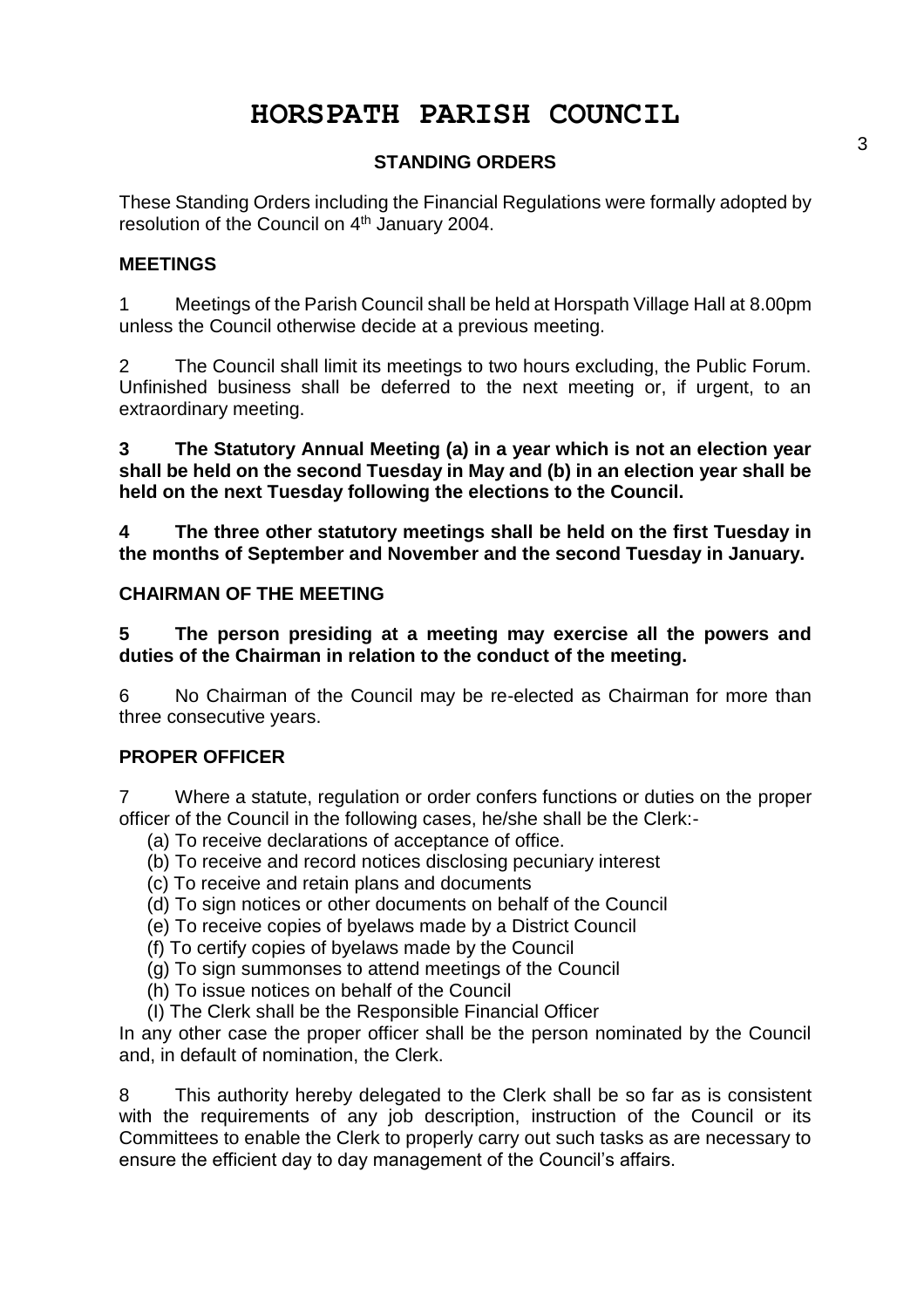## **QUORUM**

## 9 **Four members shall constitute a quorum**

10 If a quorum is not present when the Council meets or if during a meeting the number of councillors present and not debarred by reason of a declared pecuniary interest falls below the quorum, the business not transacted at that meeting shall be transacted at the next meeting or on such other day as the Chairman may fix.

## **VOTING**

11 Members shall vote by show of hands, or, if at least two members so request, by signed ballot

**12 If a member so require, the clerk shall record the names of the members who voted on any question so as to show whether they voted for or against it. Such a request must be made before moving onto the next business.**

**13 (1) Subject to (2) and (3) below the Chairman may give an original vote on any matter put to the vote, and in the case of an equality of votes may give a casting vote even though he/she gave no original vote.**

 **(2) If the person presiding at the annual meeting would have ceased to be a member of the council but for the statutory provisions which preserve the membership of the Chairman and Vice-Chairman until the end of their term of office he/she may not give an original vote in an election for Chairman**

 **(3)The person presiding must give a casting vote whenever there is an equality of votes in an election for Chairman**

## **ORDER OF BUSINESS**

*(In an election year councillors should execute Declarations of Acceptance of Office in each others presence, or in the presence of a proper officer previously authorized by the Council to take such declarations, before the annual meeting commences.)*

## **14 At each Annual Meeting the first business shall be**

**(a) To elect a Chairman of the Council**

**(b) To receive the Chairman's declaration of acceptance of office or, if not then received, to decide when it shall be received.**

**(c) In the ordinary year of election of the Council to fill any vacancies left unfilled at the election by reason of insufficient nominations.**

**(d) To decide when any declarations of acceptance of office which have not been received as provided by law shall be received**

(e) To elect a Vice-Chairman

(f) To appoint school governors and other representatives to outside bodies if/as necessary AND

(h) To appoint sub-committees

(i) To consider the payment of any subscriptions falling to be paid annually

(j) To inspect any deeds and trust instruments in the custody of the Council;

and shall thereafter follow the order set out in Standing Order 17

**15 At every meeting other than the Annual General Meeting the first business shall be to appoint a Chairman if the Chairman and the Vice-Chairman be absent and to receive such Declaration of Acceptance of Office and**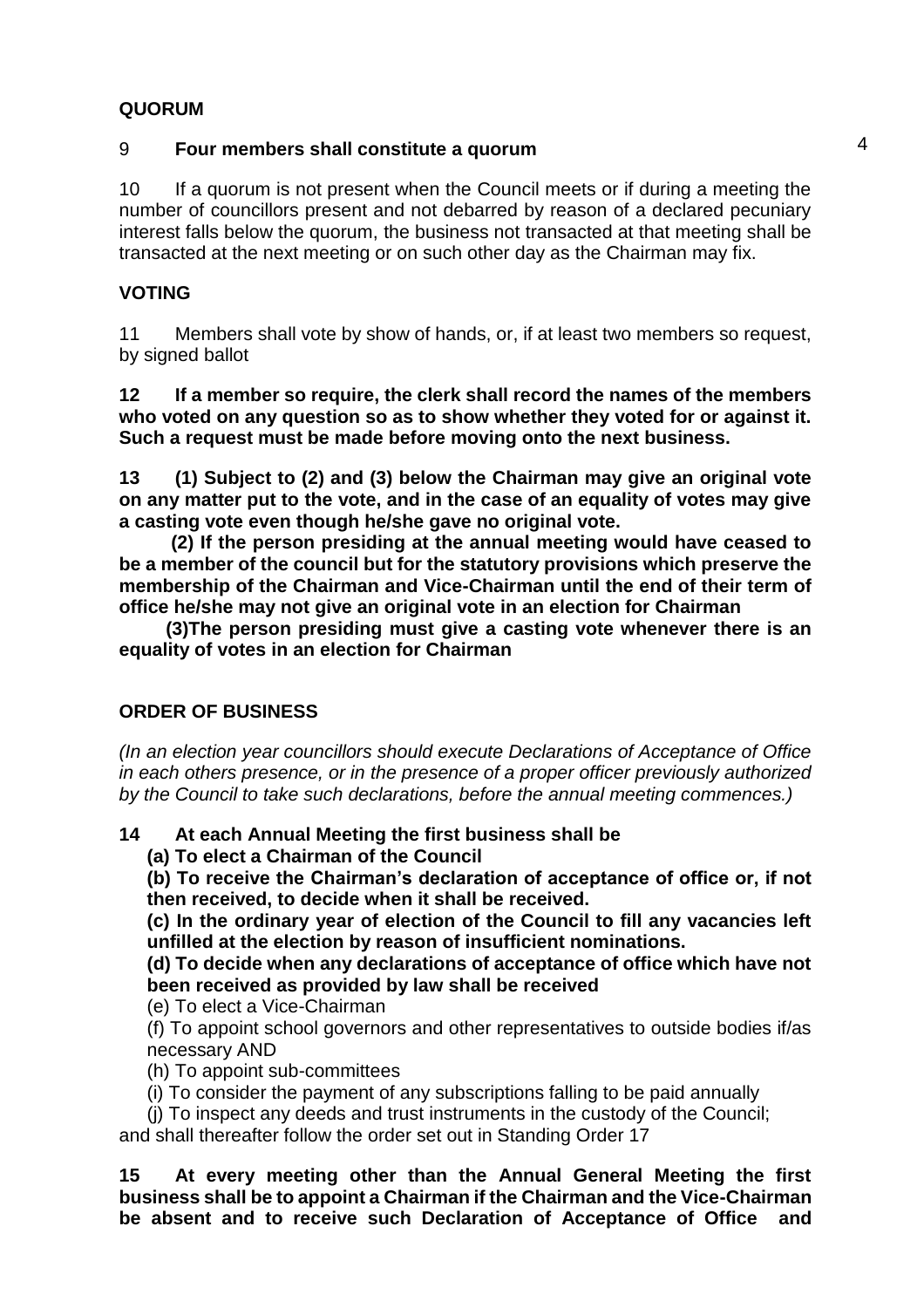## **undertaking to observe the Council's code of conduct as are required by law to be made, or if not then received to decide when they shall be received.**

16 In every year not later than the meeting at which the estimates for the next year are settled the Council shall review the pay and conditions of service of existing employees. (See Standing Order 38)

17 After the first business has been completed, the order of business, unless the council otherwise decides on ground of urgency, shall be as follows:-

- (a) To read and consider the Minutes: provided that if a copy has been circulated to each member not later than the day of issue of the summons to attend the meeting, the Minutes may be taken as read.
- (b) After consideration to approve the signature of the Minutes by the person presiding as a correct record.
- (c) To consider 'Matters arising'
- (d) To deal with business expressly required by statute to be done.
- (e) To dispose of business, if any, remaining from the last meeting.

(f) To receive such communications as the person presiding may wish to lay before the council

- (g) To consider planning applications
- (h) To receive and consider reports and minutes of committees,
- (i) To receive and consider reports from officers of the Council

(j) To receive and consider resolutions or recommendations the order in which they have been notified

- (k) To authorize the sealing of documents
- (l) If necessary, to authorize the signing of orders for payment.
- (m) Any other business.

(n)

Note: Members of the public, who notify the chairman or clerk 24 hours before the meeting, may speak for 2 minutes on any agenda item.

18 A motion to vary the order of business on the grounds of urgency

- (a) may be proposed by the Chairman or by any Member, and if proposed by the
- Chairman, may be put to the vote without being seconded, and
- (b) shall be put to the vote without discussion.

## **RESOLUTIONS MOVED ON NOTICE**

19 Except as provided by these Standing Orders, no resolution may be moved unless the business to which it relates has been put on the Agenda by the Clerk or the mover has given notice in writing of its terms and has delivered the notice to the Clerk at least ten clear days before the next meeting of the Council

20 The Clerk shall date every notice of resolution or recommendation when received by him/her, shall number each notice in the order in which it was received and shall enter it into a book which shall be open to the inspection of every member of the Council

21 The Clerk shall insert in the summons for every meeting all notices of motion or recommendation properly given in the order in which they have been received unless the members giving a notice of motion as stated in writing that he/she intends to move at some later meeting or that he/she withdraws it.

22 If a resolution or recommendation specified in the summons is not moved either by the member who gave notice of it or by any other member it shall, unless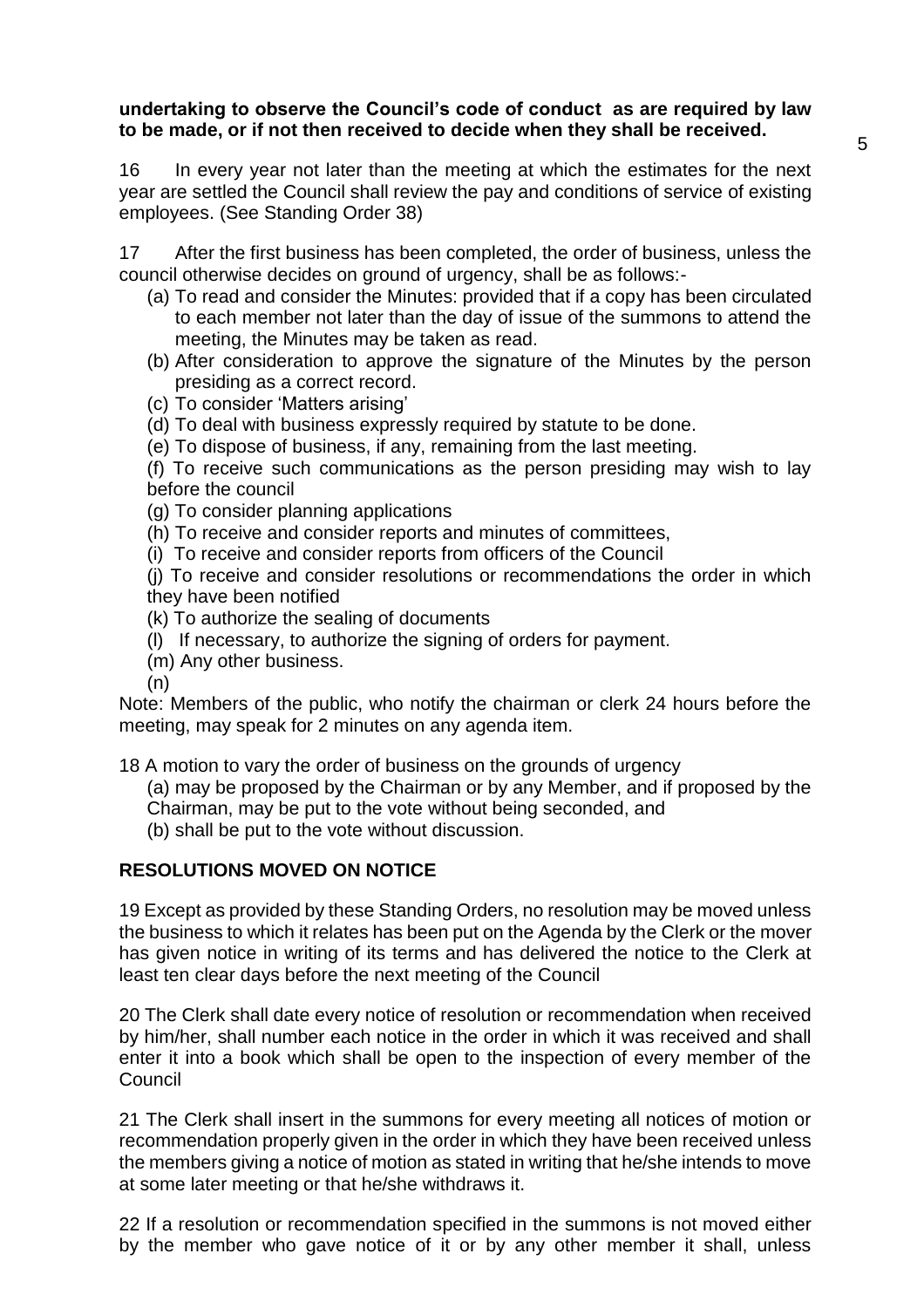postponed by the Council, be treated as withdrawn and shall not be moved without fresh notice.

23 If the subject matter of a resolution comes within the province of a Committee of the Council, it shall, upon being moved and seconded, stand referred without discussion to such committee or to such other Committee as the Council may determine for report; provided that the Chairman, if he/she considers it to be a matter of urgency, may allow it to be dealt with at the meeting at which it was moved.

24 Every resolution or recommendation shall be relevant to some question over which the Council has power or which affects its area.

## **RESOLUTIONS MOVED WITHOUT NOTICE**

25 Resolutions dealing with the following matters may be moved without notice:-

- (a) To appoint a Chairman of the meeting
- (b) To correct the Minutes
- (c) To approve the Minutes
- (d) To alter the order of business
- (e) To proceed to the next business
- (f) To close or adjourn the debate
- (g) To refer a matter to a committee
- (h) To appoint a committee or any members thereof
- (i) To adopt a report
- (j) To authorize the sealing of documents
- (k) To amend a resolution
- (l) To give leave to withdraw a resolution or an amendment
- (n) To exclude the public *(See Order 65, 66 below)*

(o) To silence or eject from the meeting a member named for misconduct *(See Order 33 below)*

(p) To invite a member having an interest in the subject matter under debate to remain *(See Order 58 below)*

(q) To give the consent of the Council where such consent is required by these Standing Orders

(r) To suspend any Standing Order *(See Order 76 below)*

## **QUESTIONS**

26 No question not connected with business under discussion shall be asked except during part of the meeting set aside for questions.

27 Every question shall be put and answered without discussion.

28 A person to whom a question has been put may decline to answer.

#### **RULES OF DEBATE**

29 No discussion shall take place upon the Minutes except upon their accuracy. Corrections to the Minutes shall be made by resolution and must be initialled by the Chairman.

30 (a) A resolution or amendment shall not be discussed unless it has been proposed and seconded, and, unless proper notice has already been given, it shall, if required by the Chairman, be put into writing and handed to him/her before it is further discussed or put to the meeting.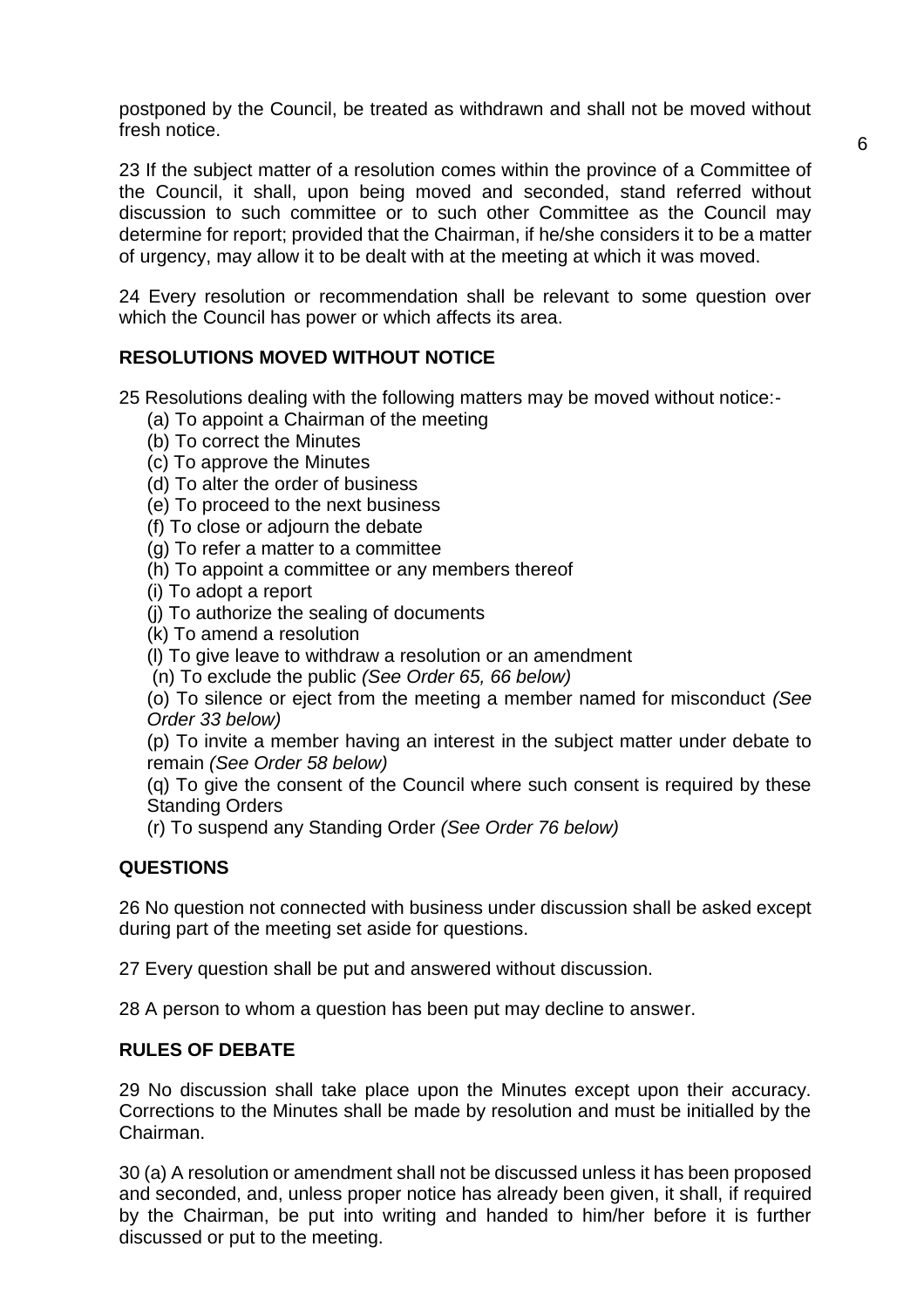(b) A member when seconding a resolution or amendment may, if he/she then declare his intention to do so, reserve his/her speech until a later period of the debate. (c) A member shall direct his speech to the question under discussion or to a personal explanation or to a question of order.

(d) No speech by a mover of a resolution shall exceed five minutes, and no other speech shall exceed three minutes except by order of the Council.

(e) An amendment shall be either:-

- (i) To leave out words
- (ii) To leave out words and insert or add others
- (iii) To insert or add words

(f) An amendment shall not have the effect of negating the motion before the Council (g) If an amendment be carried, the resolution, as amended, shall take the place of the original resolution and shall become the resolution upon which any further amendment may be moved.

(h) A further amendment shall not be moved until the Council has disposed of every amendment previously moved.

(i) The mover of a resolution or of an amendment shall have a right of reply not exceeding five minutes.

(j) A Member, other than the mover of a resolution, shall not, without leave of the Council, speak more than once on any resolution except to move an amendment or further amendment, or on an amendment, or on a point of order, or in personal explanation, or to move a closure

(k) A Member may speak on a point of order or a personal explanation. A Member speaking for these purposes shall be heard forthwith. A personal explanation shall be confined to some material part of a former speech by him/her which may have been misunderstood.

(l) A motion or amendment may be withdrawn by the proposer with the consent of the Council, which shall be signified without discussion, and no member may speak upon it after permission had been asked for its withdrawal unless such permission has been refused.

(m) When a resolution is under debate no other resolution shall be moved except the following:-

- (i) To amend the resolution.
- (ii) To proceed to next business
- (iii) To adjourn the debate
- (iv) That the question be now put
- (v) That a member named be not further heard
- (vi) That a member named do leave the meeting
- (vii) That the resolution be referred to a committee
- (viii) To exclude the public and press
- (ix) To adjourn the meeting

31 (a) The ruling of the Chairman on a point of order or on the admissibility of a personal explanation shall not be discussed.

(b) Members shall address the Chairman. If two or more members wish to speak, the chairman shall decide who to call upon.

(d) Whenever the Chairman speaks during a debate all other members shall be silent.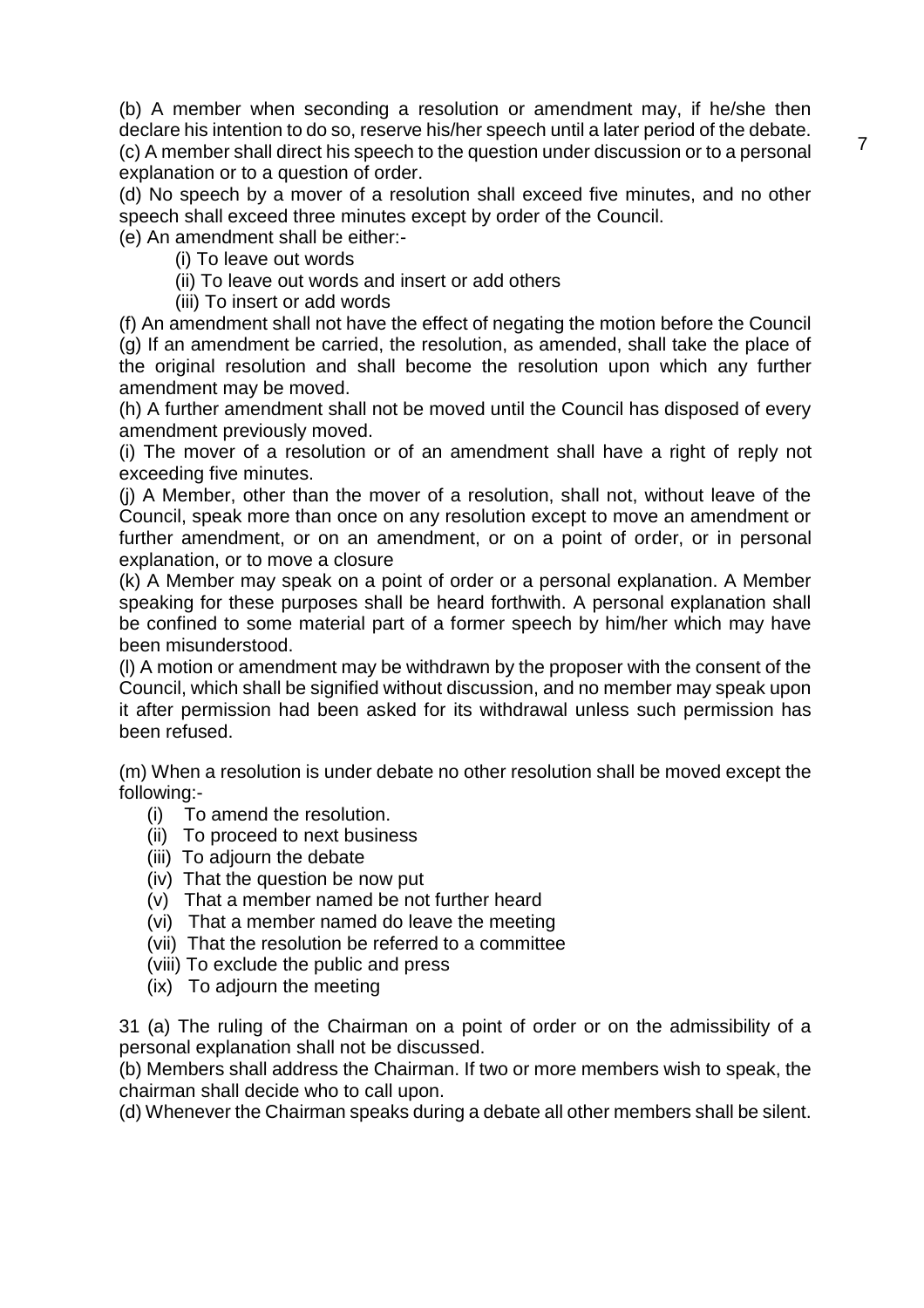## **CLOSURE**

32 At the end of any speech a Member may, without comment, move "that the question be now put", "that the debate be now adjourned", or "that the Council do now adjourn". If such motion is seconded the Chairman shall put the motion but, in the case of a motion "to put the question", only if he/she is of the opinion that the question before the Council has been sufficiently debated. If the motion "that the question be now put" is carried, he/she shall call upon the mover to exercise or waive his/her right of reply and shall put the question immediately after the right has been exercised or waived. The adjournment of a debate or of the Council shall not prejudice the mover's right of reply at the resumption.

## **DISORDERLY CONDUCT**

## **33 (a) All members must observe the standard Code of Conduct, a copy of which is provided to all members.**

(b) No member shall at a meeting persistently disregard the ruling of the Chairman, wilfully obstruct business, or behave irregularly, offensively, improperly **or in such a manner as to bring the Council into disrepute.**

(c) If, in the opinion of the Chairman, a member has broken the provisions of paragraph (b) of this Order, the chairman shall express that opinion to the council and thereafter any member may move that the member named be no longer heard or that the member named do leave the meeting, and the motion, if seconded, shall be put forthwith and without discussion. **If a member reasonably believes another member is in breach of the code of conduct, that member is under a duty to report the breach to the Standards Board.**

(d) If either of the motions mentioned in paragraph (c) is disobeyed, the Chairman may suspend the meeting or take such further steps as may reasonably be necessary to enforce them.

## **RIGHT OF REPLY**

34 The mover of a resolution shall have the right to reply immediately before the resolution is put to the vote. If an amendment is proposed the mover of the amendment shall be entitled to reply immediately before the amendment is put to the vote. A member exercising a right of reply shall not introduce new matter. After a right of reply has been exercised or waived, a vote shall be taken without further discussion.

## **ALTERATION OF RESOLUTION**

35 A member may, with the consent of his/her seconder, move amendments to his/her own resolution.

## **RESCISSION OF PREVIOUS RESOLUTION**

36 (a) A decision (whether affirmative or negative) of the Council shall not be reversed within six months except either by a special resolution, the written notice whereof bears the names of at least six members of the Council, or by a resolution moved in pursuance of the report or recommendation of a committee.

(b) When a special resolution has been disposed of, no similar resolution may be moved within a further six months.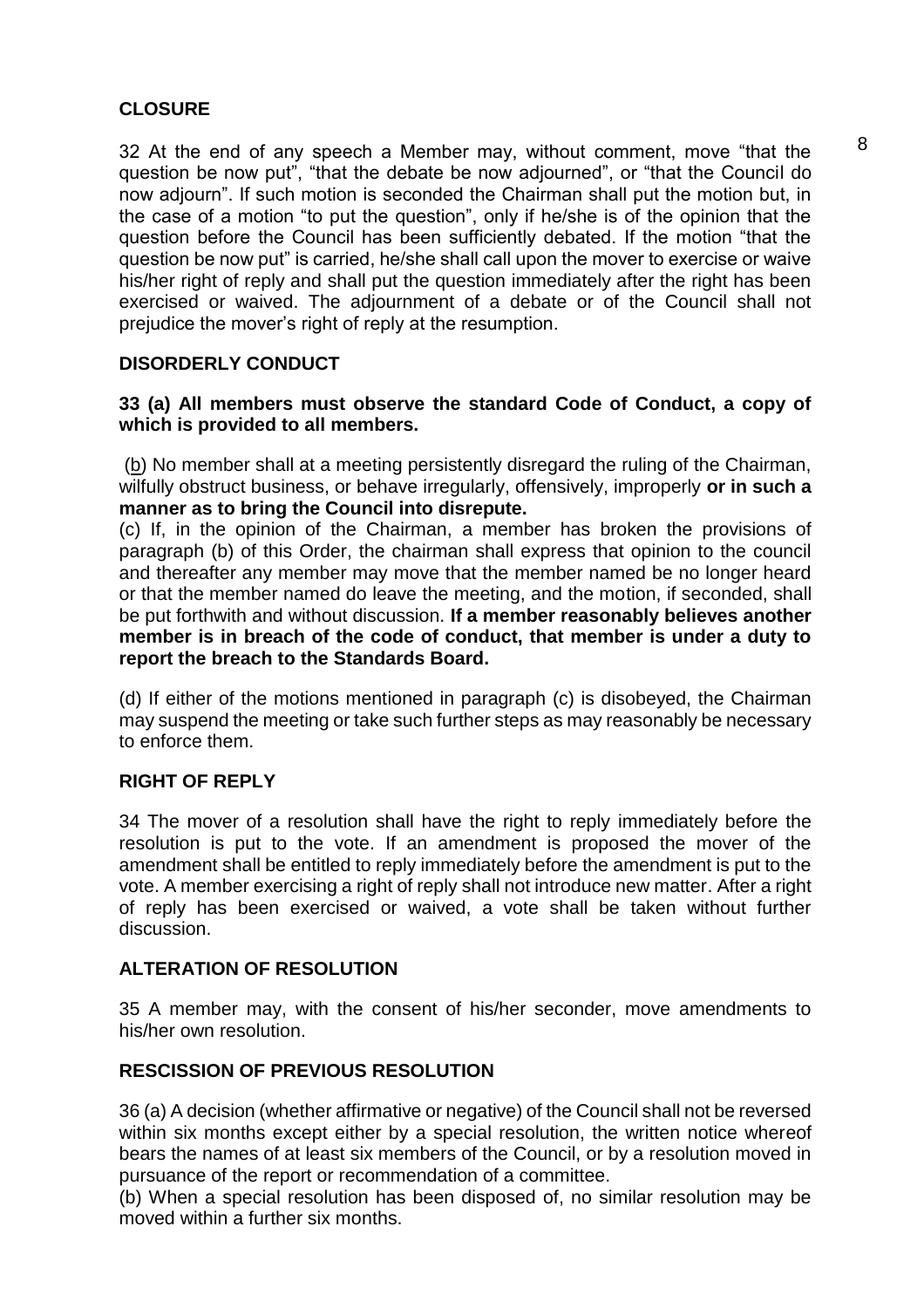## **VOTING ON APPOINTMENTS** 9

37 Where more than two persons have been nominated for any position to be filled by the Council and of the votes given there is not an absolute majority in favour of one person, the name of the person having the least number of votes shall be struck off the list and a fresh vote taken, and so on, until a majority of votes is given in favour of one person.

## **DISCUSSIONS AND RESOLUTIONS AFFECTING EMPLOYEES OF THE COUNCIL**

38 If at a meeting there arises any question relating to the appointment, conduct, promotion, dismissal, salary or conditions of service, of any person employed by the Council, it shall not be considered until the council or committee (as the case may be) has decided whether or not the public shall be excluded. (See Standing Order 65).

## **RESOLUTIONS ON EXPENDITURE**

39 Any resolution which (is moved otherwise that in pursuance of a recommendation by the Finance Committee or of another committee after recommendation by the Finance Committee), if carried, would, in the opinion of the Chairman, substantially increase the expenditure upon any service which is under the management of or reduce the revenue at the disposal of any committee, or which would involve capital expenditure, shall, when proposed and seconded, stand adjourned without discussion to the next ordinary meeting of the Council, and any committee affected by it shall consider whether it desires to report thereon (and the Finance Committee shall Report on the financial aspect of the matter).

## **EXPENDITURE**

## **40 Orders for the payment of money shall be authorised by resolution of the Council and signed by two members**

## **SEALING OF DOCUMENTS**

41 (a) A document shall not be sealed on behalf of the Council unless its sealing has been authorised by resolution.

(b) Any two Members of the Council may seal, on behalf of the Council, any document required by law to be issued under seal.

## **COMMITTEES AND SUB-COMMITTEES**

42 The Council may at the Annual Meeting appoint \*Standing Committees and may at any time appoint such other committees as are necessary, but subject to any statutory provision in that behalf:-

- (a) shall not appoint any member of a committee so as to hold office later than the next Annual Meeting
- (b) may appoint persons other than members of the council to any committee and:
- (c) may subject to the provision of Order 36 above at any time dissolve or alter the membership of a committee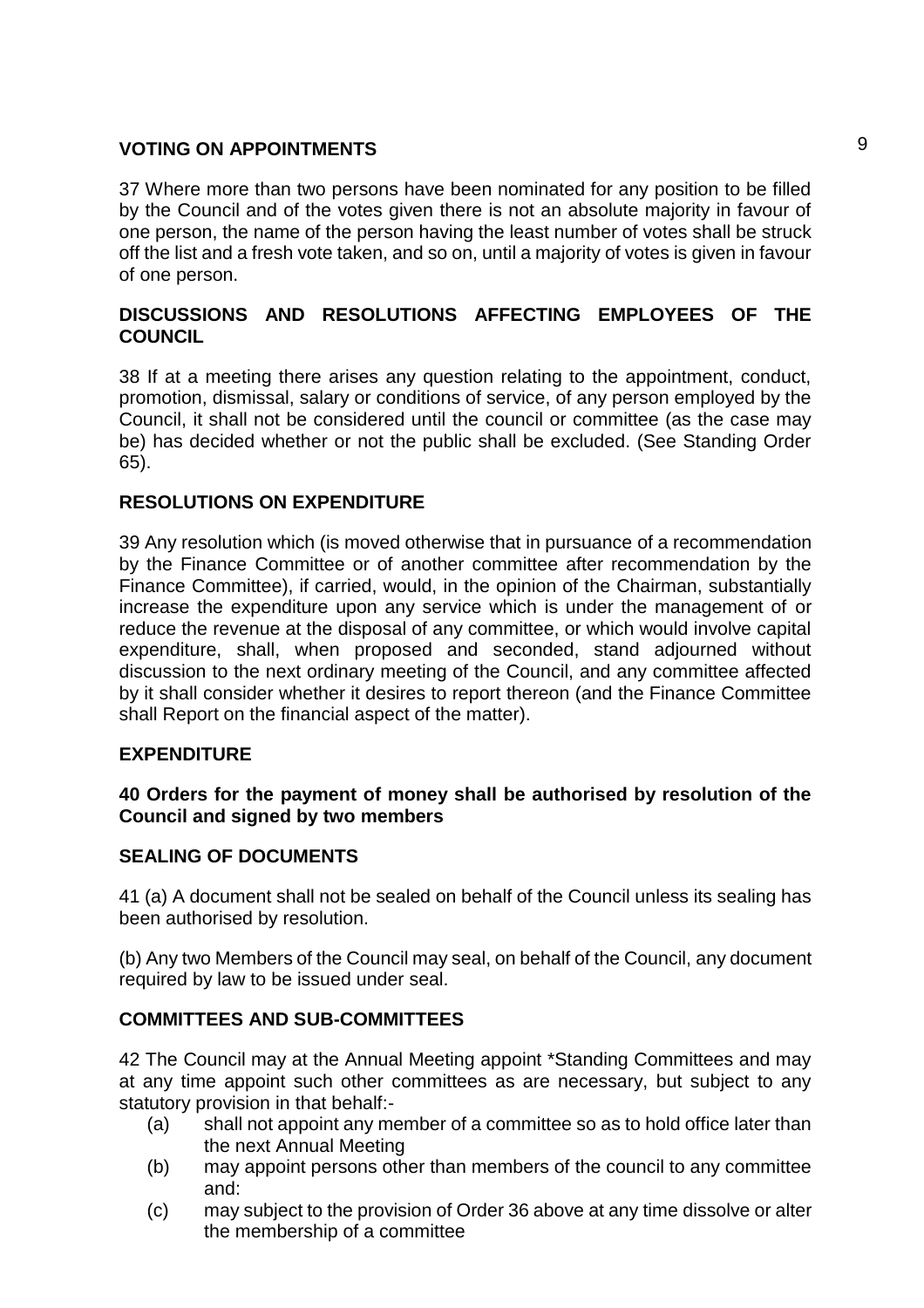- 43 Those Standing Committees shall be:- 10 none at present
- 44 Standing Committees shall have delegated powers.

(a) Where matters have been referred to the Committee for action its recommendations shall be acted upon forthwith followed by a Report thereon to the next available Council meeting by way of Minutes except:-

(b) Where an item has been referred to the committee for report only

#### OR

(c) Where expenditure not agreed previously by the Council, either within the budget or specifically, is proposed

(d) In case (b) and (c) the matter shall be referred back to full Council at the next ordinary meeting

(e) All accounts and claims on the Council in respect of expenditure properly incurred and previously approved by the Council or committee either expressly or by implication may, at the discretion of the Clerk be paid upon receipt.

(f) Any account not within the category mentioned in Paragraph (e) of this Order shall be submitted to the Committee for approval and authorization of payment and this recommendation shall be submitted by Minutes to the Council for ratification.

(g) Notwithstanding the foregoing the Committee may, by resolution, refer any matter it so wishes to full Council for decision.

45 The Chairman and Vice-Chairman shall be ex-officio Members of every committee.

46. No member of a Committee or sub-committee may serve as Chairman of the Committee or sub-committee for longer than three consecutive years. He/she may not be re-elected as Chairman before the lapse of one year.

47. Every Committee shall at its first meeting before preceding to any other business, elect a chairman and may elect a Vice-chairman who shall hold office until the next Annual Meeting of the Council.

48 The Chairman of a committee or the Chairman of the Council may summon an additional meeting of that committee at any time. An additional meeting shall also be summoned on the requisition in writing of not less than a quarter of the members of the committee. The summons shall set out the business to be considered at the special meeting and no other business shall be transacted at that meeting.

49 Every Committee may appoint sub-committees for purposes to be specified by the Committee.

50 The Chairman and Vice-Chairman of the Committee shall be Members of every sub-committee appointed by it unless they signify that they do not wish to serve.

51 Except where ordered by the Council in the case of a committee, or by the Council or by the appropriate committee in the case of a sub-committee, the quorum of a committee or sub-committee shall be three.

52 The Standing Orders of rules of debate (except those parts relating to standing and speaking more than once) and the Standing Order on interests of members in contracts and other matters shall apply to committee and sub-committee meetings.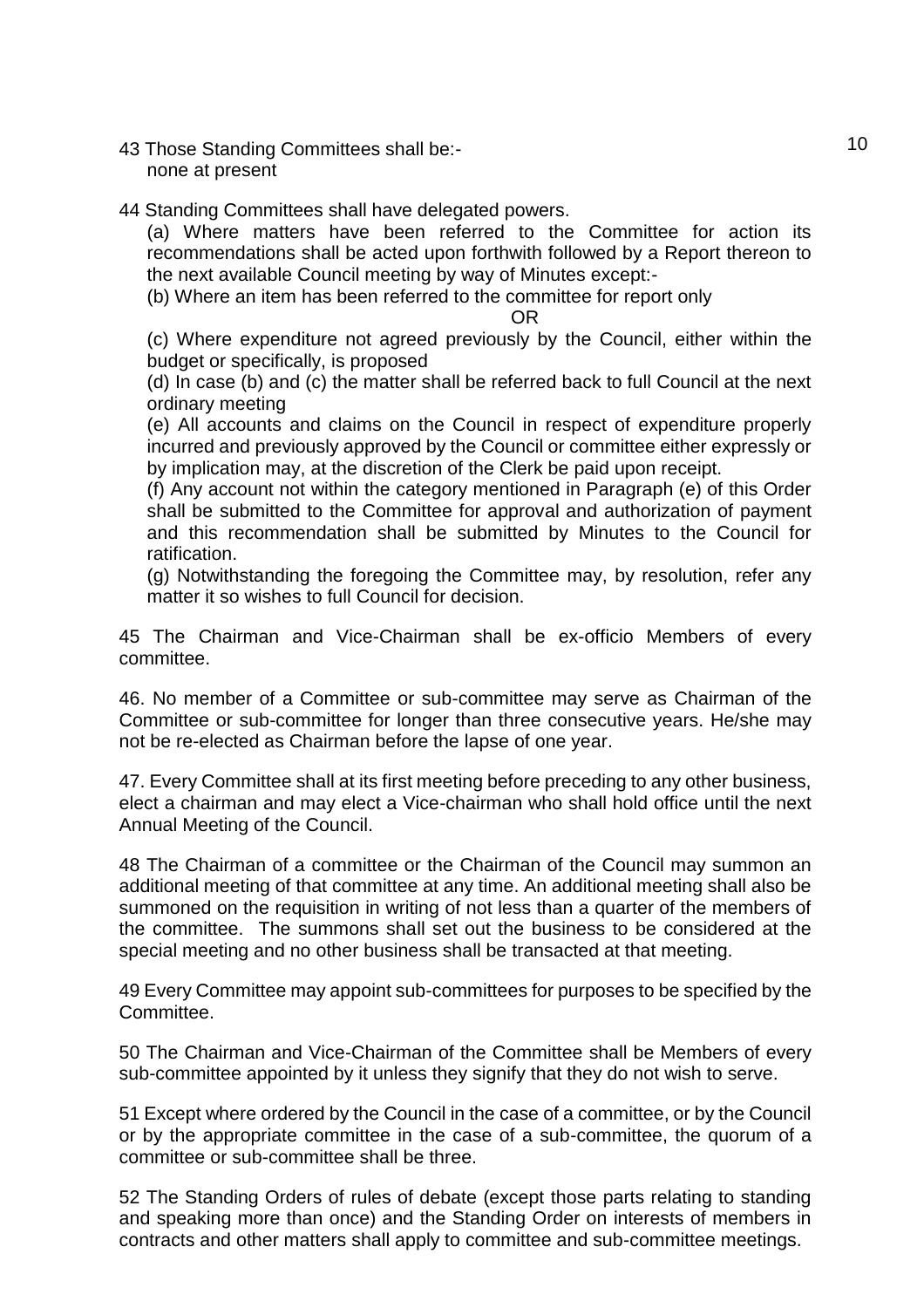## **ADVISORY COMMITTEES** 11

53 (a) The Council may create Advisory Committees if necessary. (See Standing Orders 14(h) and 41)

(b) The Clerk shall inform the Members of each Advisory Committee of the terms of reference of the Committee.

(c) An Advisory Committee may make recommendations and give notice thereof to the Council.

(d) An Advisory Committee may consist of persons who are not Members of the Council.

## **VOTING IN COMMITTEES**

54 Members of Committees and sub-committees shall vote by show of hands, or, if at least two members so request, by signed ballot.

## **55 Chairmen of Committees and sub-committees shall in the case of an equality of votes have a second or casting vote**

## **PRESENCE OF NON-MEMBERS OF COMMITTEES AT COMMITTEE MEETINGS**

56 A Member who has proposed a resolution which has been referred to any Committee of which he/she is not a Member may explain his/her resolution to the committee or sub-committee but shall not vote.

## **INTERESTS**

**57 If a member has a personal interest as defined by the Code of Conduct adopted by the Council on 15 April 2002 then he/she shall declare such interest as soon as it becomes apparent, disclosing the existence and nature of that interest as required**

**If a member who has declared a personal interest then considers the interest to be prejudicial, he must withdraw from the room or hall during consideration of the item to which the interest relates.**

**58 The Clerk is required to compile and hold a register of members' interests in accordance with agreement reached with the Monitoring Officer of the Responsible Authority and/or as required by statute.**

59 If a candidate for any appointment under the Council is to his knowledge related to any member or holder of any office under the Council, he/she and the person to whom he/she is related shall disclose the relationship in writing to the clerk. A candidate who fails to do so shall be disqualified for such appointment, and, if appointed, may be dismissed without notice, The Clerk shall report to the council or to the appropriate committee any such disclosure. Where relationship to a member is disclosed Standing Order 57 shall apply.

The Clerk shall make known the purport of this Standing Order to every candidate.

## **CANVASSING OF AND RECOMMENDATIONS BY MEMBERS**

60 (a) Canvassing of members of any committee, directly or indirectly, for any appointment under the council shall disqualify the candidate for such appointment.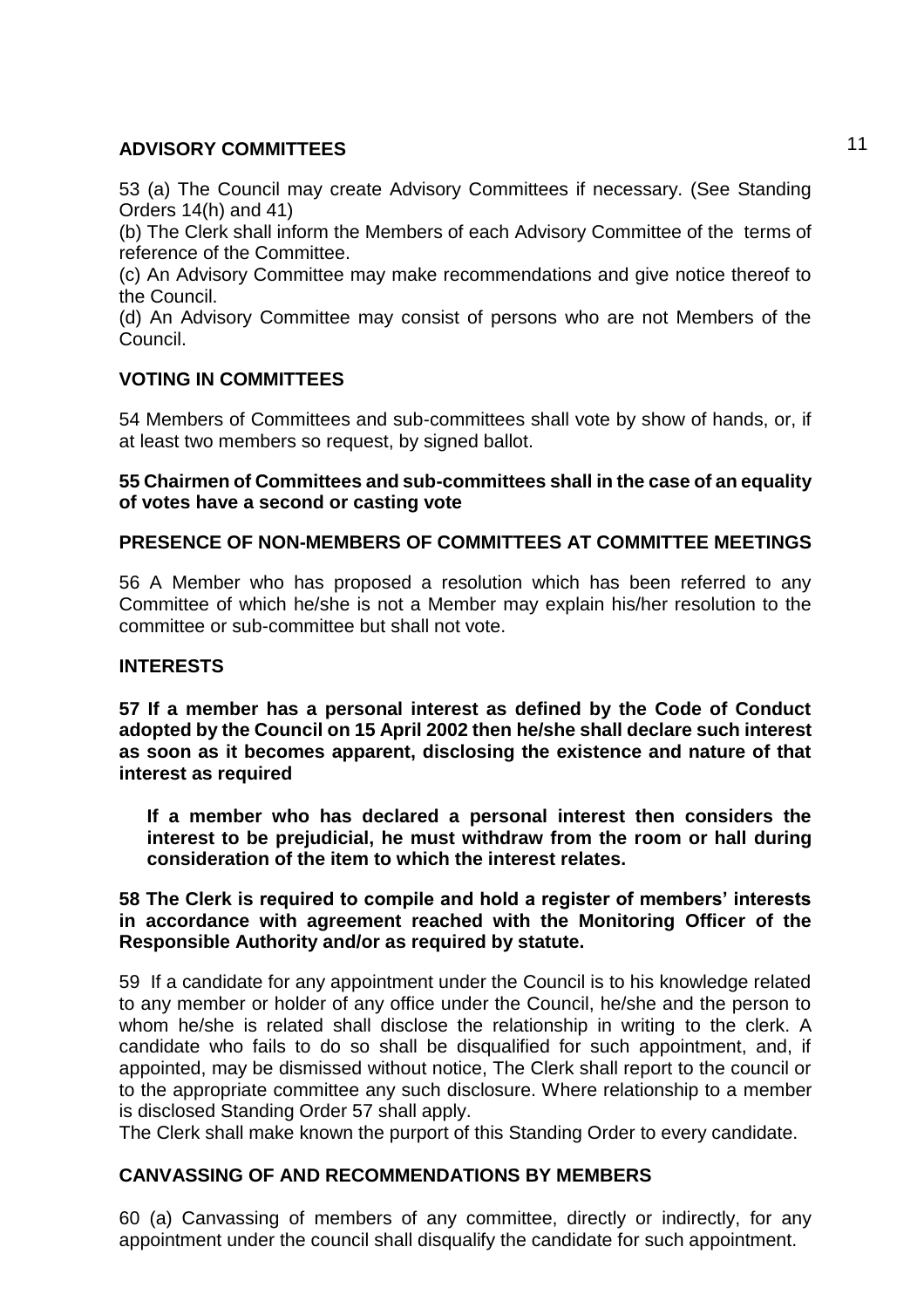(b) A Member of the Council shall not solicit for any person any appointment under the council or recommend any person for such appointment or for promotion: but, nevertheless, a Member may give a written testimonial of a candidate's ability, experience or character for submission to the council with an application for appointment.

61 Standing Orders Nos. 59 and 60 shall apply to tenders as if the person making the tender were a candidate for an appointment.

#### **INSPECTION OF DOCUMENTS**

62 A member may for the purposes of his duty as such (but not otherwise), inspect any document or email in possession of the Council or a Committee, and if copies are available shall, on request, be supplied for the like purpose with a copy.

#### **63 All Minutes kept by the Council and by any committee shall be open for inspection by any member of the Council and with due notice by any member of the public.**

## **UNAUTHORISED ACTIVITIES**

64 No Member of the Council or of any committee or sub-committee shall in the name of or on behalf of the Council

(a) Inspect any lands or premises which the council has a right or duty to inspect: or (b) issue orders;

unless authorized to do so by the council or the relevant committees or subcommittees

*(c) Councillors are not permitted to have communications in the name of Horspath Parish Council or appearing to be on behalf of Horspath Parish Council business*  with the press or other media by any method unless authorised to by a majority vote *of the Parish Council, and that this vote be recorded in the minutes of the meeting, except that the Chairman may need to act as the spokesperson for the Council when approached directly by the media.*

## **ADMISSION OF THE PUBLIC AND PRESS TO MEETINGS**

**65 The public and press shall be admitted to all meetings of the Council and its committees** and sub-committees **which may, however, temporarily exclude the public** by means of the following resolution:-

"That in view of the [special] [confidential] nature of the business about to be transacted, it is advisable in the public interest that the press and public be temporarily excluded and they are instructed to withdraw"

66 The Council shall state the special reason for exclusion.

67 At all meetings of the Council the Chairman may at his/her discretion and at a convenient time in the transaction of business, adjourn the meeting so as to allow any members of the public to address the meeting in relation to the business to be transacted at that meeting.

68 The Clerk shall afford to the press reasonable facilities for taking their report of any proceedings at which they are entitled to be present. There shall be no audio or video recording or photographs of the meeting without the express approval of the Council.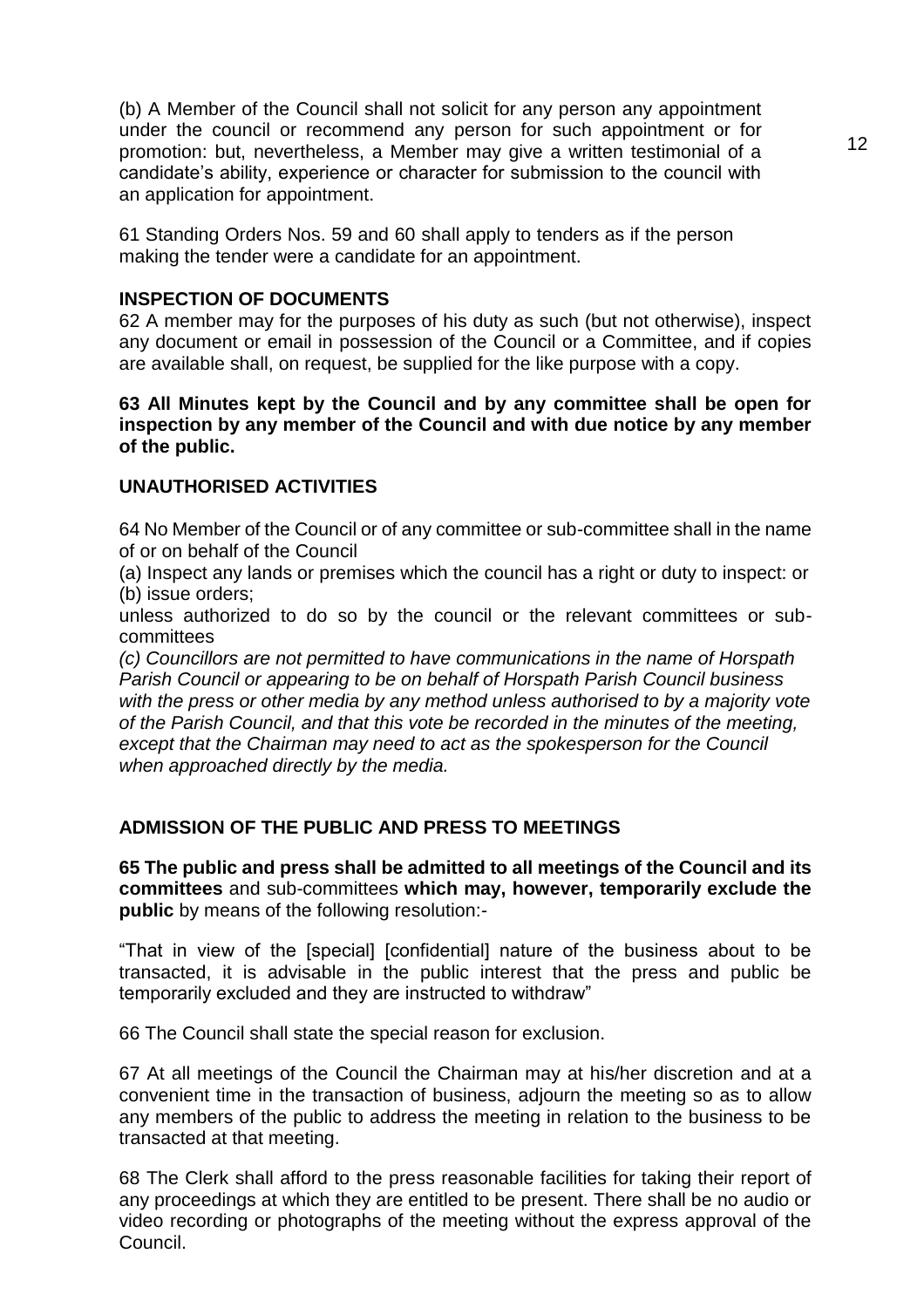69 If a member of the public interrupts the proceedings at any meeting, the Chairman may, after warning, order that he/she be removed from the Council Chamber and if necessary close the meeting.

## **CONFIDENTIAL BUSINESS**

70 (a) No member of the Council or of any committee or sub-committee shall disclose to any person not a member of the Council any business declared to be confidential by the Council, the committee or the sub-committee as the case may be.

(b) Any member in breach of the provisions of paragraph (a) of this Standing Order shall be removed from any committee or sub-committee of the Council by the Council.

## **LIAISON WITH COUNTY AND DISTRICT COUNCILLORS**

71 A notice of meeting shall be sent together with an invitation to attend to the County Councillor for the division and to the District Councillors for the ward.

72 Unless the Council otherwise orders a copy of any letter or email ordered to be sent to the County or District Council shall be emailed to the County Councillor for the division or to the District Councillors for the ward.

## **PLANNING APPLICATIONS**

73 (a) The responsible officer shall, as soon as it is received, record in a book kept for the purpose or on computer the following particulars of every planning application notified to the Council:-

- (i) the date on which it was received by the Council
- (ii) the name of the applicant
- (iii) the place to which it relates
- (vi) the nature of the application

(b) The responsible officer shall refer every planning application received to the Chair or in his/her absence to the Vice Chairman within 48 hours, and then to the Council. (c) After the Council has dealt with an application the Planning Record shall be updated with the decision.

(d) Subsequent planning history shall be added as it becomes available i.e. District Council Decision with date, Appeals and so forth.

74(a) An application by any interested party to speak to a planning application must be made in writing or by electronic mail to the Clerk or Chair of the Parish Council by midday on the last working day before the day of the meeting. Persons who have registered to speak may appoint someone to speak on their behalf provided that written authority from the person who has registered to speak is given to the Clerk or Chair before the meeting commences.

(b) Following the introduction of each planning application, the following procedure will apply:

- Before the application is considered in detail, the meeting may agree that the application be deferred for a site visit, or to obtain further information. In that case, there will be no public participation on the application until it is reconsidered at a future meeting. For the avoidance of doubt, persons who have registered to speak on applications to be deferred are not required to register again, and will be informed by the Clerk of the date when the application will be discussed.
- The following groups of speaker may address the meeting for up to 5 minutes each: Objectors, applicants and/or supporters.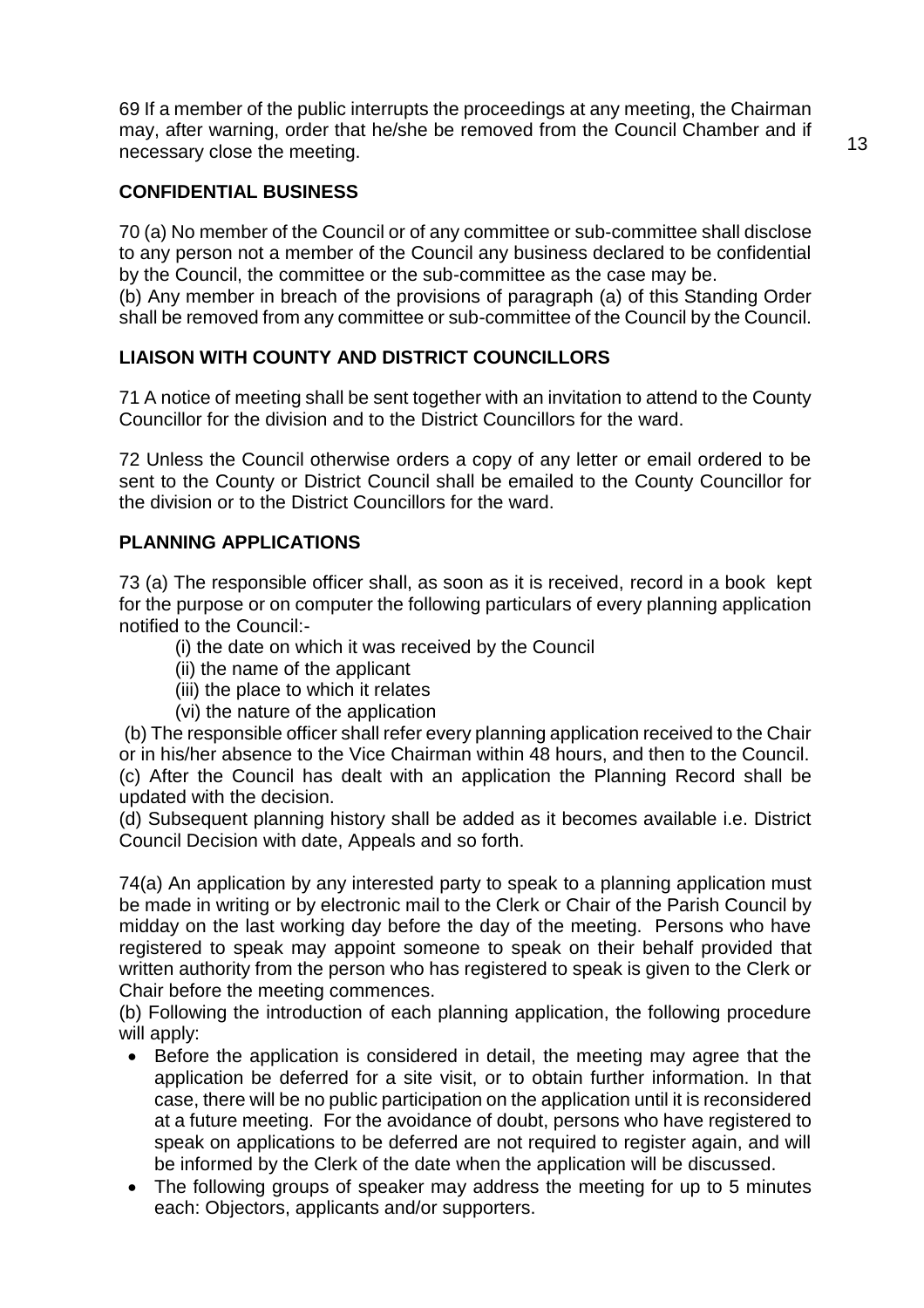- Where more than one person has registered to speak in any of the above groups of speaker, the five minute period will be shared. In these circumstances, speakers are encouraged to appoint a spokesperson, if that is not possible, speakers will be heard in the order in which they have registered until the five minutes has elapsed.
- On conclusion of each address, members of the Parish Council may question the speaker solely to clarify any matter that they have not understood in the address. The ruling of the Chair as to what is an acceptable question shall be final.
- A person who has registered to speak may circulate written or photographic material in support of the representations, provided they are given to the Clerk or Chair not later than twenty minutes before the meeting commences.
- The chair of the meeting may suspend the operation of the rule at any time if he/she considers it necessary for the purpose of maintaining "order".

## **CODE OF CONDUCT ON COMPLAINTS**

75 The Council shall deal with complaints of mal-administration allegedly committed by the Council or by any officer or member in such manner as adopted by the Council except for those complaints which should be properly directed to the Standards Board (England) or Commission (Wales) for consideration.

## **VARIATION, REVOCATION AND SUSPENSION OF STANDING ORDERS**

76 Any or every part of the Standing Orders except those printed in **bold type**  may be suspended by resolution in relation to any specific item of business.

77 A resolution permanently to add, vary or revoke a Standing Order shall when proposed and seconded, stand adjourned without discussion to the next ordinary meeting of the Council.

## **STANDING ORDERS TO BE GIVEN TO MEMBERS**

78 A copy of these Standing Orders shall be given to each member by the Clerk upon delivery to him of the member's declaration of acceptance of office and written undertaking to observe the Code of Conduct adopted by the Council.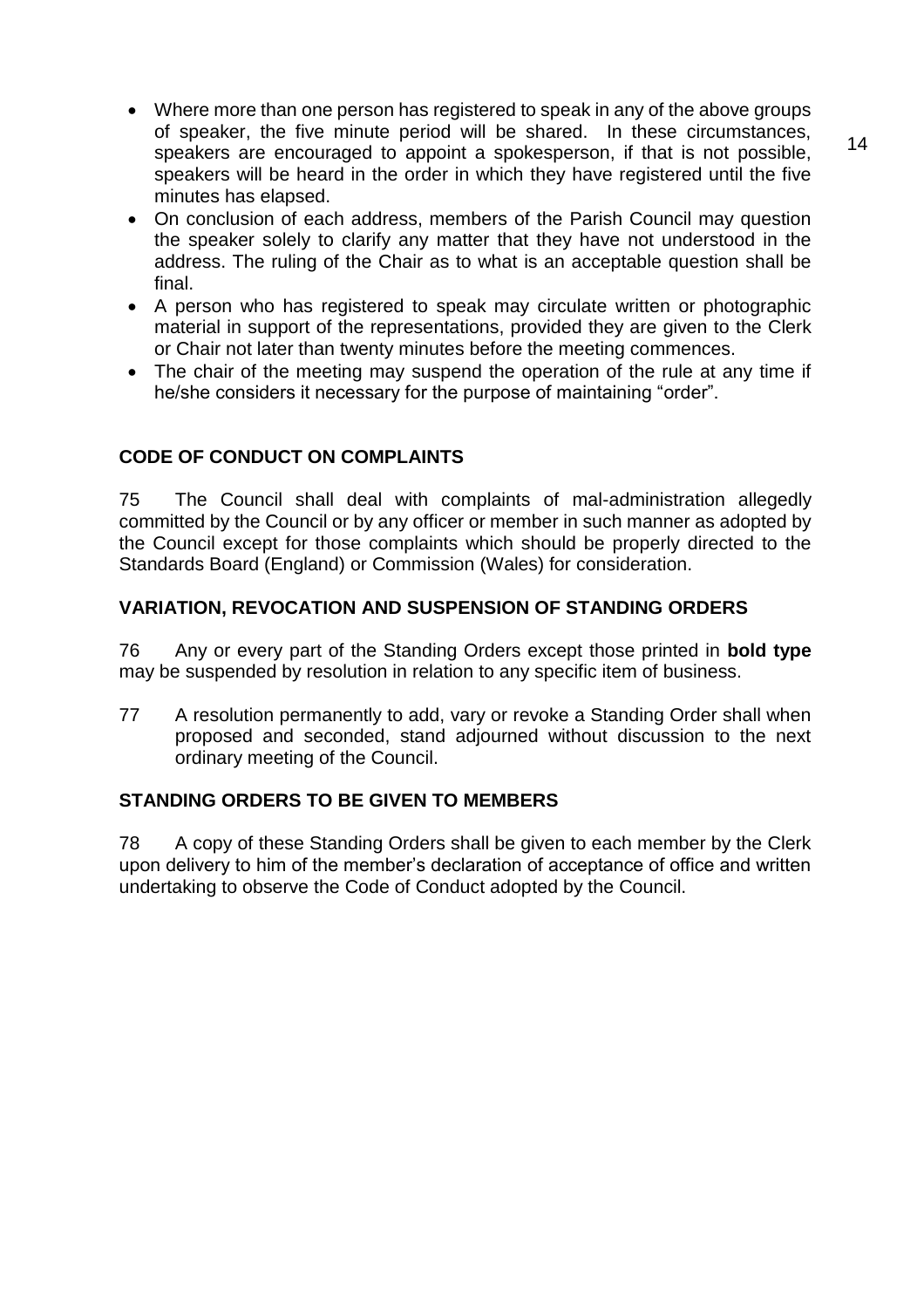## **FINANCIAL REGULATIONS**

These Financial Regulations were formally ADOPTED BY RESOLUTION OF THE COUNCIL on 4th January 2004 and are an integral part of the Standing Orders of the Council.

## 1. **General**

- 1.1 These financial regulations shall govern the conduct of the financial transactions of the council and may be amended or varied only by resolution of the council.
- 1.2 The responsible financial officer (RFO), who is also the Clerk, under the policy direction of the council shall be responsible for the proper administration of the council's financial affairs.
- 1.3 The RFO shall be responsible for the production of financial management information.

## 2. **Annual Estimates**

- 2.1 Detailed estimates of all receipts and payments for the year shall be prepared each year by the RFO.
- 2.2 The council shall review the estimates and shall recommend the precept. The council shall fix the Precept to be levied for the ensuing financial year not later than the end of December in each year. The RFO shall supply each member with a copy of the approved estimates.
- 2.3 The annual budgets shall form the basis of financial control for the coming year.

## 3. **Budgetary Control**

- 3.1 Expenditure on the revenue account may be incurred up to the amounts included in the approved budget.
- 3.2 No expenditure may be incurred which will exceed the amount provided in the revenue budget.

#### **3.3 The RFO shall periodically provide the council with a statement of receipts and payments to date under each head of the budgets, comparing actual expenditure against that planned.**

- 3.4 The clerk may incur expenditure on behalf of the council which is necessary to carry out any repair replacement or other work which is of such extreme urgency that it must be done at once, whether or not there is any budgetary provision for the expenditure, subject to a limit of  $£1,000$ . The clerk shall report the action to the Council as soon as practicable thereafter.
- 3.5 Unspent provisions in the revenue budget shall not be carried forward to a subsequent year.
- 3.6 No expenditure shall be incurred in relation to any capital project and no contract entered into or tender accepted involving expenditure on capital account unless the council is satisfied that it is contained in the capital programme and that the necessary capital funds are available, or the requisite borrowing approval can be obtained.
- 3.7 All capital works shall be administered in accordance with the council's standing orders and financial regulations relating to contracts.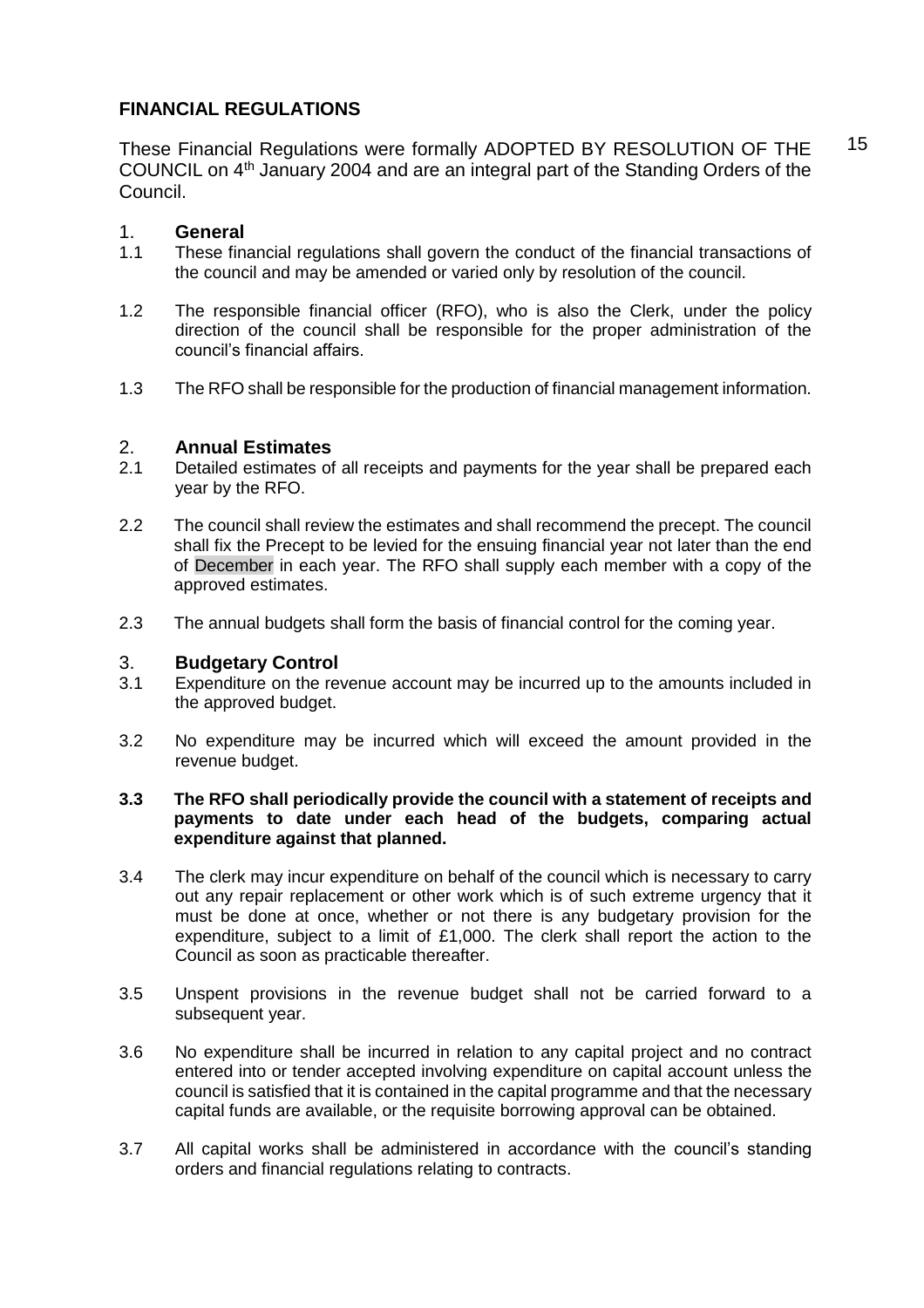## 4. **Accounting and Audit**

- 4.1 All accounting procedures and financial records of the council shall be determined by the RFO as required by the Accounts and Audit Regulations 1996 as amended.
- 4.2 The RFO shall be responsible for completing the annual accounts of the council as soon as practicable after the end of the financial year and shall submit them to and report thereon to the Council.
- 4.3 The RFO shall be responsible for completing the Accounts of the Council contained in the Annual return (as supplied by the Auditor appointed from time to time by the Audit Commission) and for submitting the Annual Return for approval and authorization by the Council within the timescales set by the Accounts and Audit Regulations 1996 as amended, or set by the Auditor.
- 4.4 The RFO shall be responsible for ensuring that there is an adequate and effective system of internal audit of the Council's accounting, financial and other operations in accordance with Regulation 5 of the Accounts and Audit Regulations 1996 as amended. Any officer or member of the Council shall, if the RFO or Internal Auditor requires, make available such documents of the Council which appear to the RFO or Internal Auditor to be necessary for the purpose of the internal audit and shall supply the RFO or Internal Auditor with such information and explanation as the RFO or Internal Auditor considers necessary for that purpose.
- 4.5 The Internal Auditor shall carry out the work required by the RFO, or by the Council, with a view to satisfactory completion of the Internal Auditor's Report section of the Annual Return as compiled annually by the Audit Commission. The Internal Auditor, who shall be competent and independent of the operations of the Council, shall report to the Council in writing on a regular basis with a minimum of one annual report in respect of each financial year.
- 4.6 The RFO shall make arrangements for the opportunity for the inspection of the accounts, books and vouchers required by the Audit Commission Act 1998 section 15 and the Accounts and Audit Regulations 1996 as amended.
- 4.7 The RFO shall, as soon as practicable, bring to the attention of all councillors any correspondence or report from the Internal or External Auditor, unless the correspondence is of a purely administrative matter.

#### 5. **Banking Arrangements and Cheques**

- 5.1 The Council's banking arrangements shall be made by the RFO and approved by the Council. They shall be regularly reviewed for efficiency.
- 5.2 A schedule of the payment of money shall be prepared by the RFO and together with the relevant invoices etc. presented to the council. If the schedule is in order it shall be authorized by a resolution of the council and initialled by the chairman. If more appropriate the detail may be shown in the Minutes of the Meeting.
- 5.3 Cheques drawn on the bank account in accordance with the schedule referred to in paragraph 5.2 shall be signed by two members of the council and countersigned by the Clerk.
- 5.4 To indicate agreement of the details shown on the order for payment with the counterfoil and the invoice or similar documentation, the signatories shall each also initial the cheque counterfoil.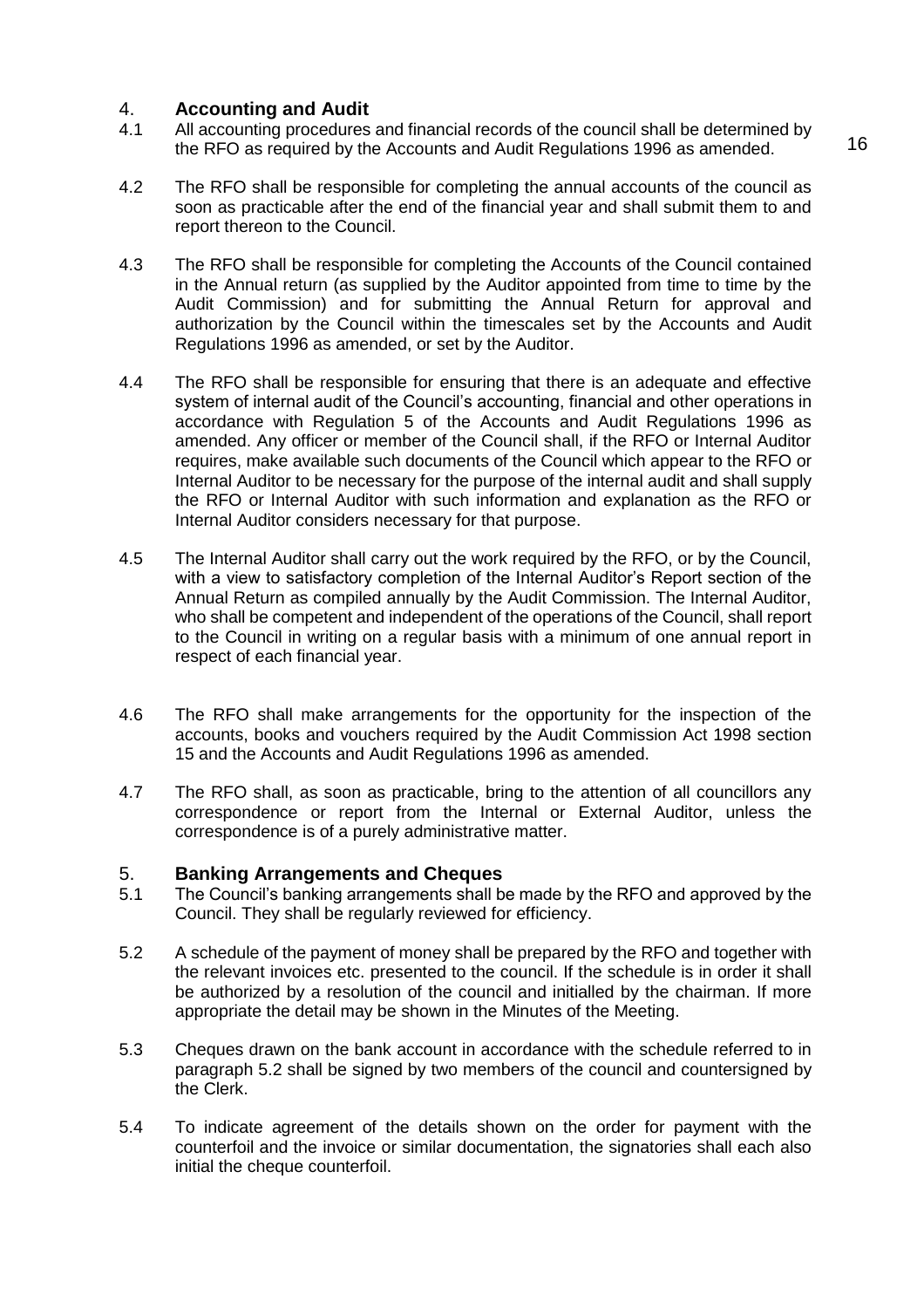#### 6. **Payment of Accounts**

- 6.1 All payments shall be effected by cheque or other order drawn on the Council's bankers.
- 6.2 All invoices for payment shall be examined, verified and certified by the Clerk. The Clerk must be satisfied that the work, goods or services to which the invoice relates have been carried out, examined and approved.
- 6.3 The RFO shall examine invoices in relation to arithmetical accuracy and shall analyse them to the appropriate expenditure head.
- 6.4 If a payment is necessary to avoid a charge to interest under the Late Payment of Commercial Debts (Interest) Act 1998, and the due date for payment is before the next scheduled meeting of the Council, where the RFO certifies that there is no dispute or other reason to delay payment, the Clerk may (notwithstanding para 6.3) take all steps necessary to settle such invoices provided that a list of such payments shall be submitted to the next appropriate meeting of the Council.
- 6.5 The Council will not maintain any form of cash float. All cash received must be banked intact. Any payments made in cash by the RFO (for example for postage or minor stationery items) shall be refunded on a regular basis, at least quarterly.

#### 7. **Payment of Salaries and Wages**

- 7.1 The payment of all salaries and wages shall be made in accordance with payroll records and the rules of PAYE and National Insurance currently operating, and salaries shall be as agreed by the Council.
- 7.2 Payment of all salaries and wages and payment of deductions from salary/wage such as may be made for tax, national insurance and pension contributions, may be made in accordance with the payroll records and on the appropriate dates.

#### 8. **Loans and Investments**

- 8.1 All loans and investments shall be negotiated in the name of the council, and shall be for a set period of time in accordance with council policy.
- 8.2 The Council's Investment Policy shall be in accordance with the Trustee Act 2000, and shall be reviewed on a regular basis (at least annually).
- 8.3 All investments of money under the control of the Council shall be in the name of the Council.
- 8.4 All borrowings shall be effected in the name of the Council, after obtaining any necessary borrowing approval. Any application for borrowing approval shall be approved by Council as to terms and purpose.
- 8.5 All investment certificates and other documents relating thereto shall be retained in the custody of the RFO.

#### 9. **Income**

- 9.1 The collection of all sums due to the council shall be the responsibility of and under the supervision of the RFO.
- 9.2 Particulars of all charges to be made for work done, services rendered or goods supplied shall be agreed annually by the Council, notified to the RFO and the RFO shall be ultimately responsible for the collection of all accounts due to the Council.
- 9.3 The council will review all fees and charges annually, following a report of the Clerk.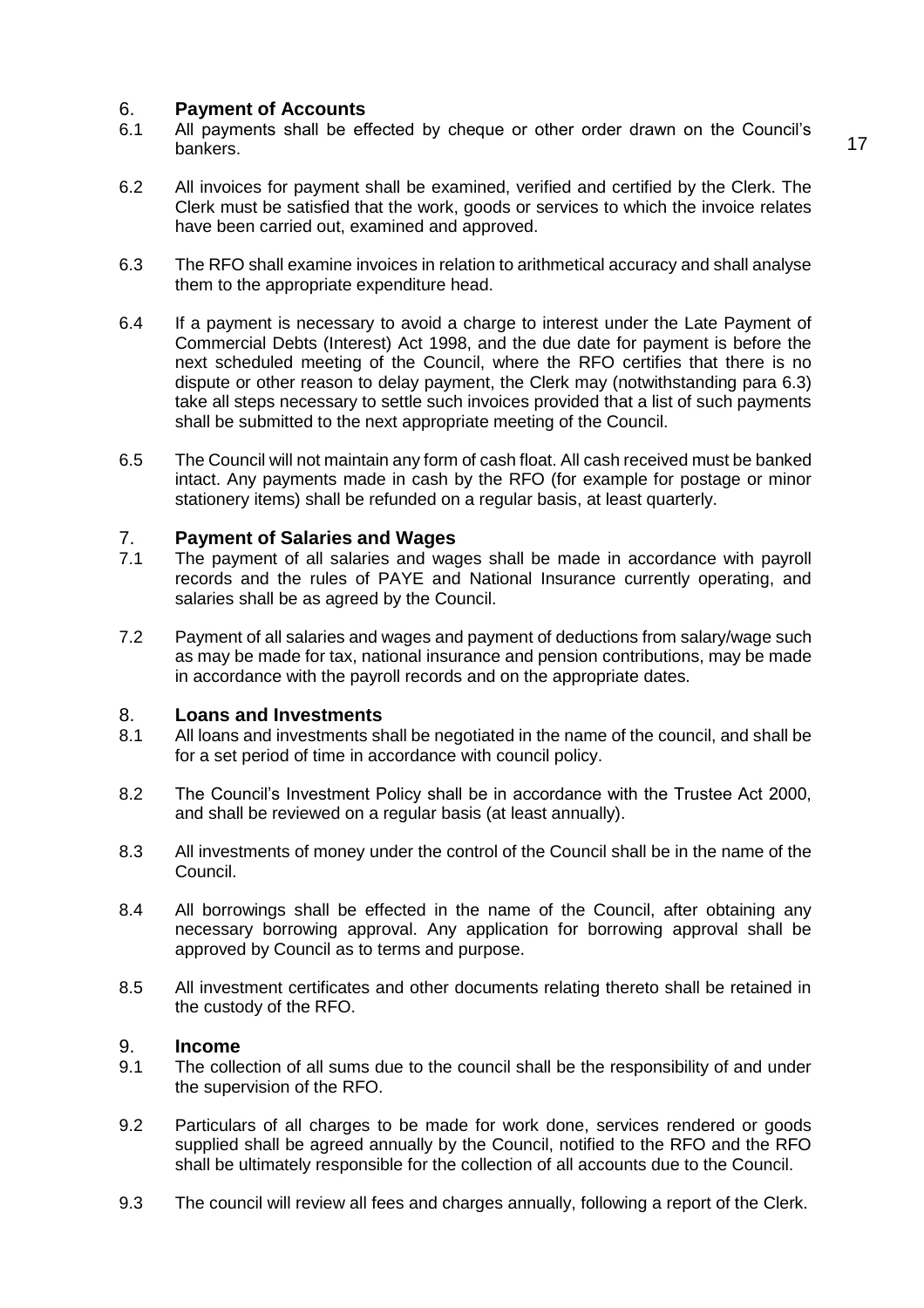9.4 Any sums found to be irrecoverable and any bad debts shall be reported to the Council and shall be written off in the year.

- 9.5 All sums received on behalf of the Council shall be banked intact as directed by the RFO. In all cases, all receipts shall be deposited with the council's bankers with such frequency as the RFO considers necessary.
- 9.6 The origin of each receipt shall be entered on the paying in slip.
- 9.7 Personal cheques shall not be cashed out of money held on behalf of the council.
- 9.8 The RFO shall promptly complete any VAT Return that is required. Any repayment claim due in accordance with the VAT Act 1994 Section 33 shall be made at least annually coinciding with the financial year end.

#### 10. **Orders for Work, Goods and Services** Not Used

#### 11. **Contracts**

- 11.1 Procedures as to the contracts are laid down in the Council's standing orders as follows:
	- (a) Every contract whether made by the Council or by a committee to which the power of making contracts has been delegated shall comply with these standing orders, and no exception from any of the following provisions of these standing orders shall be made otherwise than by direction of the council or in an emergency by such a committee as aforesaid provided that these standing orders shall not apply to contracts which relate to items (i) to (vi) below.
		- (i) for the supply of gas, electricity, water, sewerage and telephone services
		- (ii) for specialist services such as are provided by solicitors, accountants, surveyors and planning consultants
		- (iii) for work to be executed or goods or materials to be supplied which consist of repairs to or parts for existing machinery or equipment or plant
		- (iv) for work to be executed or goods or materials to be supplied which constitute an extension of an existing contract by the council
		- (v) for additional audit work of the external Auditor up to an estimated value of £250 (in excess of this sum the Clerk and RFO shall act after consultation with the Chairman and Vice Chairman of the Council);
		- (vi) for goods or materials proposed to be purchased which are proprietary articles and/or which are sold only at a fixed price.
	- (b) Where it is intended to enter into a contract exceeding **£5,000** in value for the supply of goods or materials or for the execution of works or specialist services other than such goods, materials, works or specialist services as are excepted as set out in paragraph (a) the clerk shall invite tenders from at least three firms, such firms to be taken from the appropriate approved list\*.
	- (c) For expenditures of £1,000 or less in value the Clerk in consultation with the Chairman or Vice Chairman shall have executive power.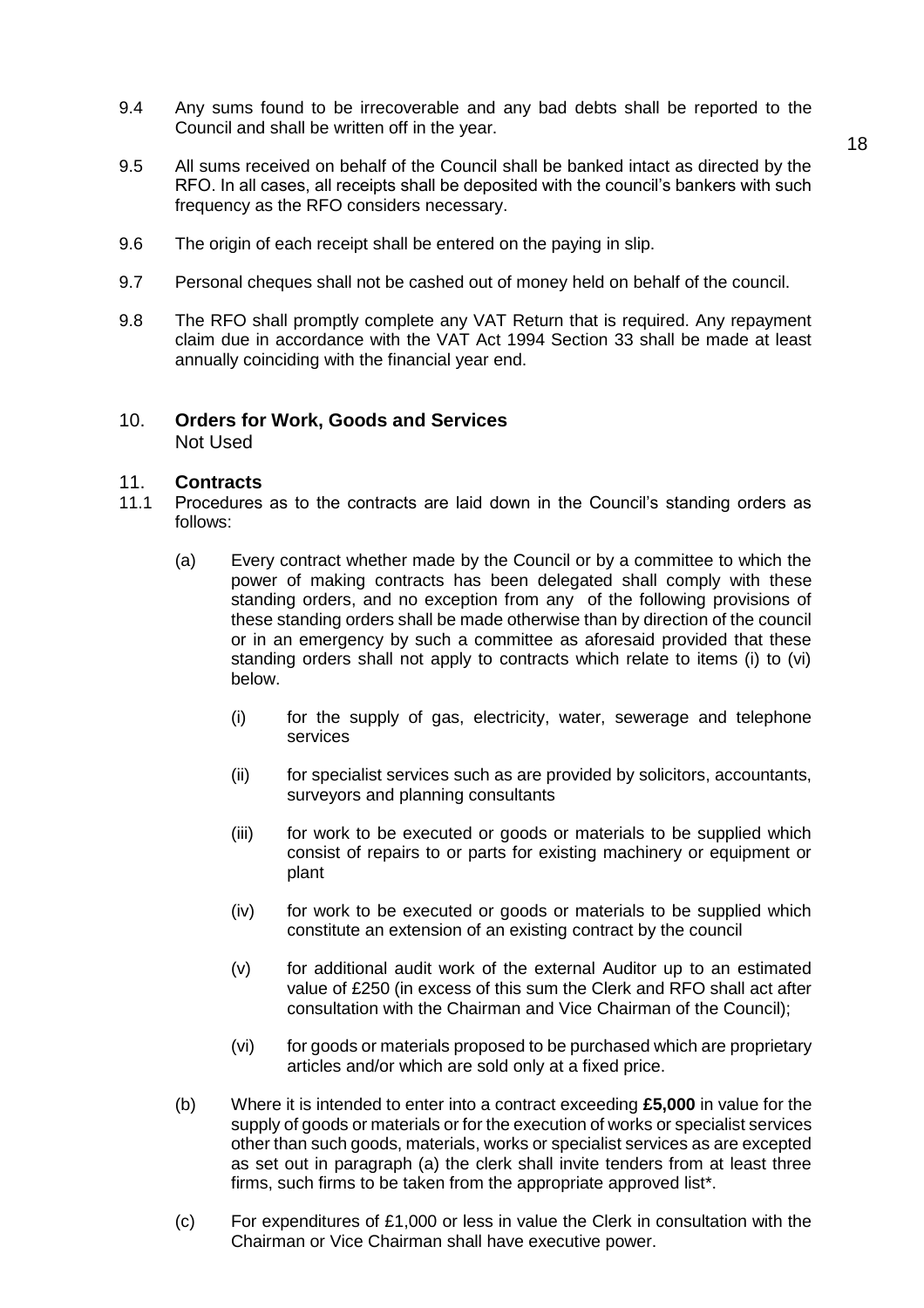- (d) When applications are made to waive standing orders relating to contracts to enable a tender to be negotiated without competition the reason shall be embodied in a recommendation to the Council.
- (e) Such invitation to tender shall state the general nature of the intended contract and the Clerk shall obtain the necessary technical assistance to prepare a specification in appropriate cases. The invitation shall in addition state that tenders must be addressed to the Clerk and the last date by which such tenders should reach the Clerk in the ordinary course of post. Each tendering firm shall be supplied with a specially marked envelope in which the tender is to be sealed and remain sealed until the prescribed date for opening tenders for that contract.
- (f) All sealed tenders shall be opened at the same time on the prescribed date by the Clerk or the properly authorised deputy in the presence of at least one member of the Council.
- (g) If fewer than three tenders are received for contracts valued above **£5,000** or if all the tenders are identical the council may make such arrangements as it thinks fit for procuring the goods or materials or executing the works.
- (h) Any invitation to tender issued under this standing order shall contain a statement of the effect of standing order Nos 61, 62 & 63.
- (i) When it is to enter into a contract less than **£5,000** in value for the supply of goods or materials or for the execution of works or specialist services other than goods, materials, works or specialist services as are excepted as set out in paragraph (a) the Clerk or RFO shall obtain 3 quotations (priced descriptions of the proposed supply); where the value is below £2,500 and above £1,000 the Clerk or RFO shall strive to obtain 3 quotations. Otherwise, Regulation 10 (3) shall apply.
- (j) The council shall not be obliged to accept the lowest or any tender.

## 12. **Payments Under Contracts for Building or Other Construction Works**

- 12.1 Payments on account of the contract sum shall be made within the time specified in the contract by the RFO upon authorised certificates of the architect or other consultants engaged to supervise the contract (subject to any percentage withholding as may be agreed in the particular contract).
- **12.2 Where contracts provide for payment by instalments the RFO shall maintain a record of all such payments. In any case when it is estimated that the total cost of work carried out under a contract, excluding agreed variations, will exceed the contract sum by 5% or more a report shall be submitted to the Council.**
- 12.3 Any variation to a contract or addition to or omission from a contract must be approved by the clerk in writing, the Council being informed where the final cost is likely to exceed the financial provision.

#### 13. **Stores and Equipment**

- 13.1 An officer shall be responsible for the care and custody of stores and equipment.
- 13.2 Delivery notes must be obtained in respect of all goods received into store or otherwise delivered and goods must be checked as to order and quality at the time delivery is made.
- 13.3 Stocks shall be kept at the minimum levels consistent with operational requirements.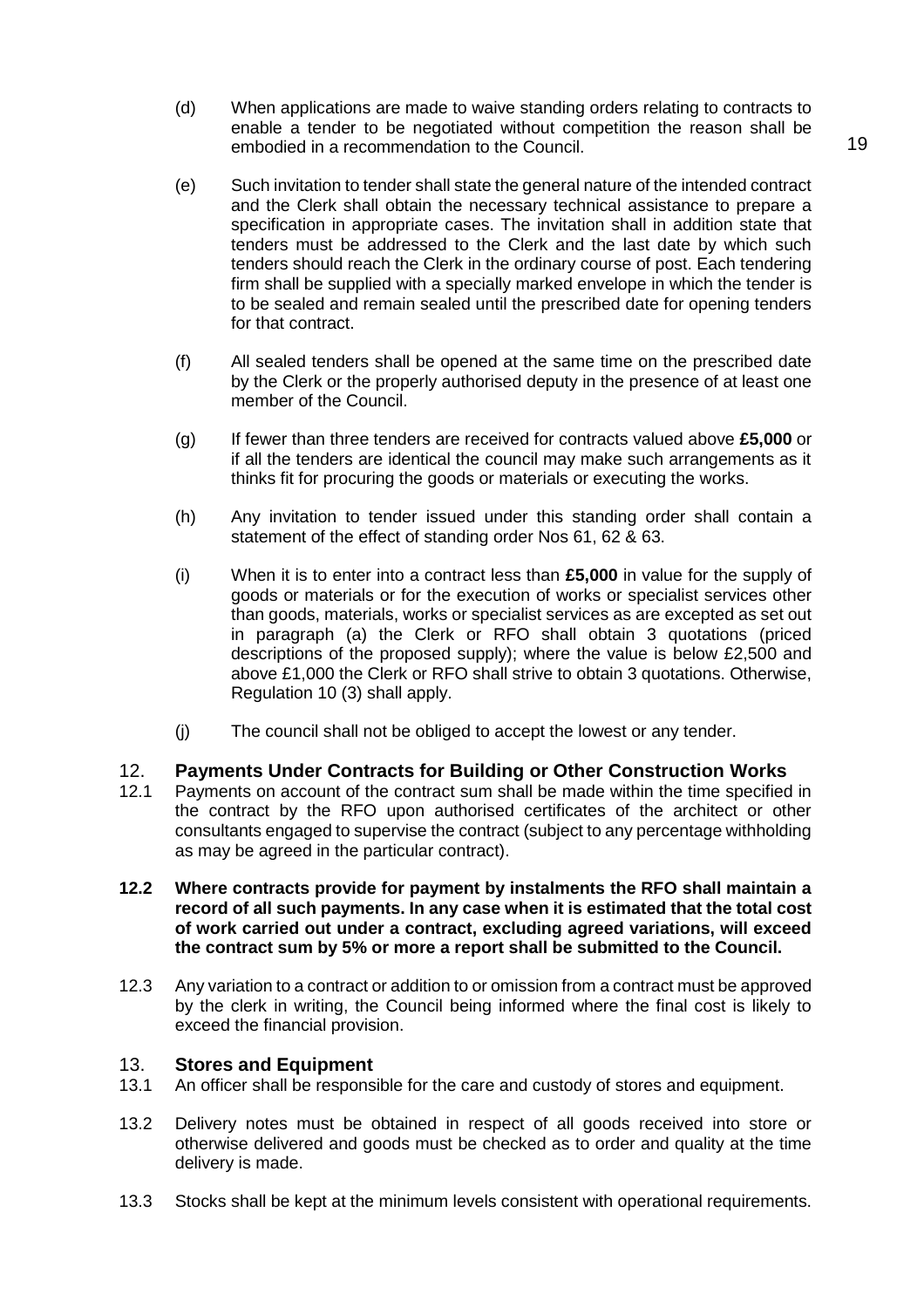13.4 An officer shall be responsible for periodic check of stocks and stores at least annually.

#### 14. **Properties and Estates**

- 14.1 The clerk shall make appropriate arrangements for the custody of all title deeds of properties owned by the council. The RFO shall ensure a record is maintained of all properties owned by the council, recording the location, extent, plan, reference, purchase details, nature of the interest, tenancies granted, rents payable and purpose for which held in accordance with regulation 4(3)(b) of the Accounts and Audit Regulations 1996 as amended.
- 14.2 No property shall be sold, leased or otherwise disposed of without the authority of the council, save where the estimated value of any one item does not exceed £100.

#### 15. **Insurance**

- 15.1 Following an annual risk assessment, the Chairman shall effect all insurances and negotiate all claims on the Council's insurers.
- 15.2 The Clerk or Chairman shall give prompt notification of all new risks, properties or vehicles which require to be insured and of any alterations affecting existing insurances.
- 15.3 The RFO shall keep a record of all insurances effected by the council and the property and risks covered thereby and annually review it.
- 15.4 The Chairman shall be notified of any loss liability or damage or of any event likely to lead to a claim, and shall report these to Council at the next available meeting.
- 15.5 All appropriate employees of the council shall be included in a suitable fidelity guarantee insurance which shall cover the maximum risk exposure as determined by the Council.

# 16 **Charities**

Where the Council is sole trustee of a Charitable body the RFO shall ensure that separate accounts are kept of the funds held on charitable trusts and separate financial reports made in such form as shall be determined by the Charity Commission. The RFO shall arrange for any Audit or Independent Examination as may be required by Charity Law or any Governing Department.

#### **17 Risk Management**

- 17.1 The Council shall prepare and promote risk management policy statements in respect of all the activities of the Council.
- 17.2 When considering any new activity the Council shall prepare a draft Risk Management policy for the activity and shall bring a draft addressing the legal and financial liabilities and Risk Management issues that arise to Council for consideration and, if thought appropriate, adoption.

#### **18 Revision of Financial Regulations**

**18.1 It shall be the duty of the Council to review the Financial Regulations of the Council from time to time.**

*"The appropriate list referred to in paragraph 11.1 (b) shall be a list drawn up by the Chairman with the help where possible of the county and district councils and approved by the Council."*